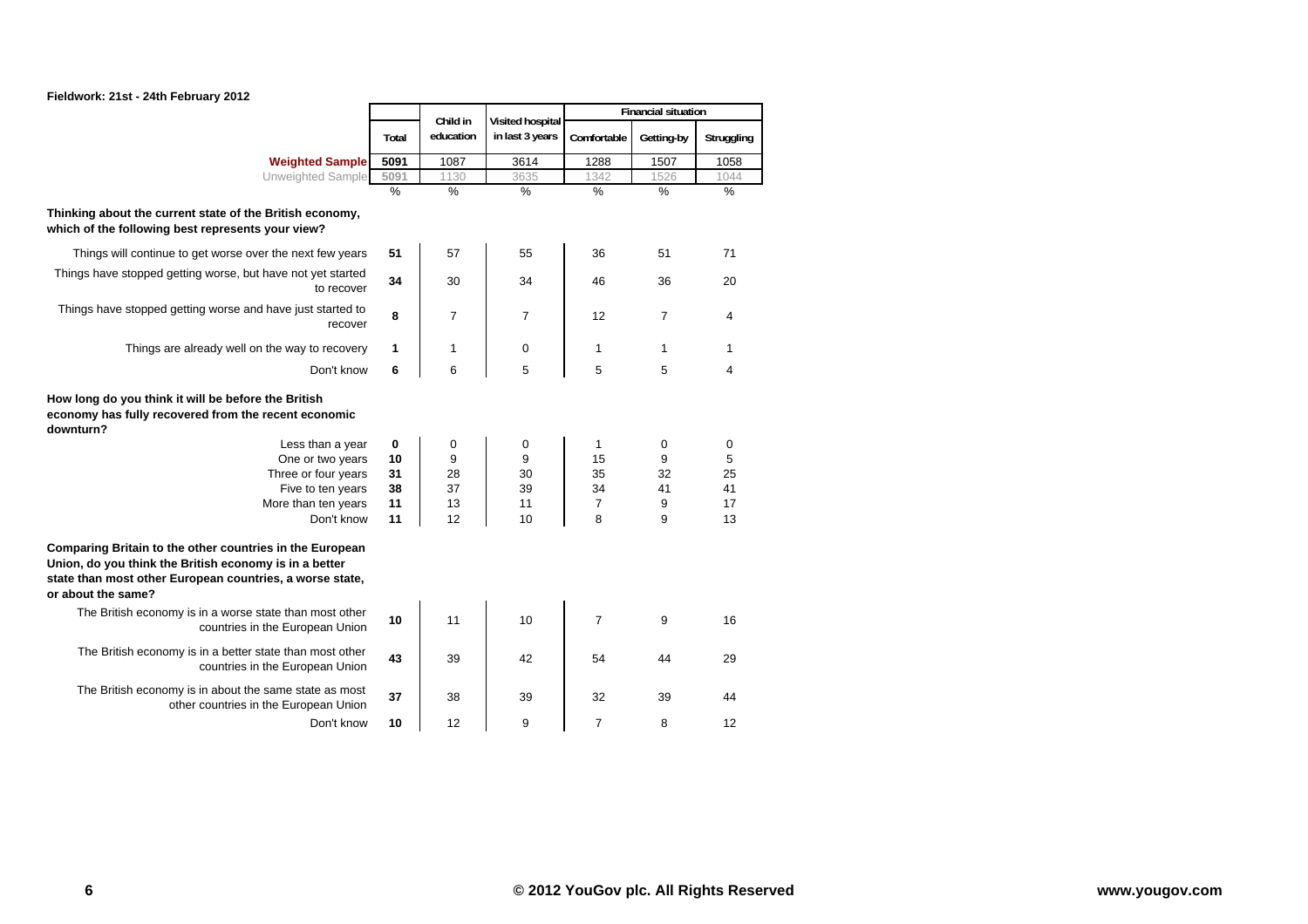|                                                                                                                              |                         |                | Voting intention |                |                | <b>2010 Vote</b>        |                |                | Gender         |                | Age            |                  |                | Social grade   |                |                |                  | Region                   |                |                         |
|------------------------------------------------------------------------------------------------------------------------------|-------------------------|----------------|------------------|----------------|----------------|-------------------------|----------------|----------------|----------------|----------------|----------------|------------------|----------------|----------------|----------------|----------------|------------------|--------------------------|----------------|-------------------------|
|                                                                                                                              | Total                   | Con            | Lab              | Lib<br>Dem     | Con            | Lab                     | Lib<br>Dem     | Male           | Female         | 18-24          | 25-39 40-59    |                  | $60+$          | ABC1           | C2DE           | London         | Rest of<br>South | <b>Midlands</b><br>Wales | North          | Scotland                |
| <b>Weighted Sample</b>                                                                                                       | 5091                    |                |                  |                |                | 1570 1261               | 1165           | 2474           | 2617           | 616            | 1298           | 1741             | 1436           | 2902           | 2189           | 652            | 1655             | 1089                     | 1252           | 443                     |
| Unweighted Sample                                                                                                            | 5091                    | 1414           |                  | 363            | 1546           | 1278                    | 117            | 2413           | 2678           | 333            | 1400           | 1925             | 1433           | 3320           | 1771           | 864            | 1635             | 999                      | 1122           | 471                     |
|                                                                                                                              | $\%$                    | %              | %                | $\%$           | %              | $\frac{0}{0}$           | $\frac{0}{0}$  | $\frac{0}{0}$  | %              | %              | $\%$           | $\%$             | $\%$           | $\%$           | $\%$           | $\%$           | $\%$             | $\frac{9}{6}$            | $\%$           | $\frac{0}{6}$           |
| Looking ahead, do you think the European single<br>currency will survive with its current members in five<br>years time?     |                         |                |                  |                |                |                         |                |                |                |                |                |                  |                |                |                |                |                  |                          |                |                         |
| The European single currency will probably survive with its<br>current members                                               | 10                      | 8              | 14               | 15             | 6              | 13                      | 11             | 12             | 8              | 12             | 13             | 9                | 8              | 11             | 9              | 12             | 10               | 8                        | 11             | 10                      |
| The European single currency will probably survive, but<br>some countries will be forced to leave                            | 56                      | 63             | 56               | 63             | 59             | 55                      | 59             | 62             | 50             | 52             | 52             | 57               | 60             | 60             | 50             | 58             | 55               | 57                       | 53             | 60                      |
| The European single currency will probably cease to exist<br>within the next five years                                      | 19                      | 22             | 15               | 11             | 24             | 16                      | 17             | 17             | 21             | 16             | 17             | 20               | 22             | 18             | 21             | 16             | 22               | 19                       | 19             | 18                      |
| Don't know                                                                                                                   | 15                      | 8              | 14               | 11             | 10             | 16                      | 13             | 9              | 21             | 21             | 19             | 14               | 10             | 12             | 19             | 14             | 13               | 16                       | 17             | 12                      |
| Have you or a close relative lost their job or been made<br>redundant in the last three years? Please tick all that<br>apply |                         |                |                  |                |                |                         |                |                |                |                |                |                  |                |                |                |                |                  |                          |                |                         |
| Yes, I have lost my job or been made redundant in the last<br>few years                                                      | 11                      | 9              | 13               | 14             | 9              | 12                      | 12             | 13             | 9              | 9              | 15             | 13               | $\overline{7}$ | 11             | 12             | 13             | 9                | 13                       | 12             | 10                      |
| Yes, a close relative has lost their job or been made<br>redundant in the last few years                                     | 28                      | 22             | 32               | 23             | 25             | 32                      | 25             | 25             | 30             | 30             | 31             | 27               | 25             | 28             | 27             | 29             | 26               | 27                       | 31             | 22                      |
| No, neither                                                                                                                  | 60                      | 68             | 56               | 67             | 65             | 56                      | 64             | 62             | 59             | 57             | 53             | 61               | 68             | 62             | 58             | 56             | 64               | 60                       | 56             | 67                      |
| Don't know                                                                                                                   | 3                       | 2              | 2                | $\overline{1}$ | $\overline{2}$ | 3                       | 2              | 3              | 3              | 6              | $\overline{4}$ | 3                |                | $\overline{2}$ | 4              | 5              | 3                | 3                        | 3              | 3                       |
| Are you currently claiming any of the following benefits?<br>Please tick all that apply                                      |                         |                |                  |                |                |                         |                |                |                |                |                |                  |                |                |                |                |                  |                          |                |                         |
| Disability living allowance                                                                                                  | 8                       | 6              | 10               | 3              | 7              | 11                      | 8              |                | 9              | $\overline{2}$ | 3              | 10               | 11             | 3              | 14             | 5              | 8                | 9                        | 8              | 9                       |
| Housing benefit                                                                                                              | 8                       | $\overline{4}$ | 10               | $\overline{7}$ | 5              | 10                      | $\overline{7}$ | $\overline{7}$ | 8              | 3              | $\overline{7}$ | 9                | 9              | $\mathbf{3}$   | 13             | 8              | $\overline{7}$   | $\overline{7}$           | $\overline{7}$ | 10                      |
| Employment and Support Allowance or Incapacity Benefit                                                                       | 5                       | $\sqrt{2}$     | 8                | $\overline{2}$ | 3              | 8                       | 4              | 5              | $\mathbf 5$    | 5              | 3              | $\boldsymbol{9}$ | 3              | $\overline{c}$ | 9              | 5              |                  | 6                        | 5              | 6                       |
| Jobseekers Allowance                                                                                                         | $\overline{\mathbf{4}}$ | $\sqrt{2}$     | 5                | 5              | 3              | $\overline{\mathbf{4}}$ | 4              | 6              | $\overline{2}$ | $\overline{7}$ | 6              | 5                | $\mathbf{1}$   | 3              | 6              | 4              | 3                | $\sqrt{5}$               | 5              | 5                       |
| Income Support                                                                                                               | 3                       | 2              | 3                | 3              | 2              | $\overline{\mathbf{4}}$ | 2              | 3              | 3              | $\mathbf 0$    | 3              | $\overline{4}$   | 2              | $\mathbf{1}$   | 5              | 4              | $\overline{2}$   | $\overline{2}$           | 3              | $\overline{4}$          |
| Attendance allowance                                                                                                         | $\mathbf{1}$            | $\mathbf{1}$   | 1                | 0              | $\overline{1}$ | $\mathbf{1}$            | $\mathbf{1}$   | $\mathbf{1}$   | $\mathbf{1}$   | $\mathbf{1}$   | $\mathbf 0$    | $\mathbf{1}$     | 3              | $\overline{1}$ | $\overline{2}$ | 0              | $\overline{1}$   | $\overline{1}$           | $\mathbf{1}$   | $\overline{\mathbf{c}}$ |
| None of these                                                                                                                | 79                      | 87             | 74               | 86             | 85             | 75                      | 82             | 79             | 80             | 81             | 82             | 75               | 80             | 88             | 67             | 82             | 81               | 77                       | 78             | 76                      |
| Don't know                                                                                                                   | $\mathbf{2}$            |                |                  | $\Omega$       |                | $\overline{1}$          | 1              | $\mathcal{P}$  | $\overline{2}$ | 6              | 3              | $\overline{1}$   | 1              |                | 3              | $\mathfrak{p}$ | $\overline{2}$   | $\overline{2}$           | $\overline{2}$ | $\overline{2}$          |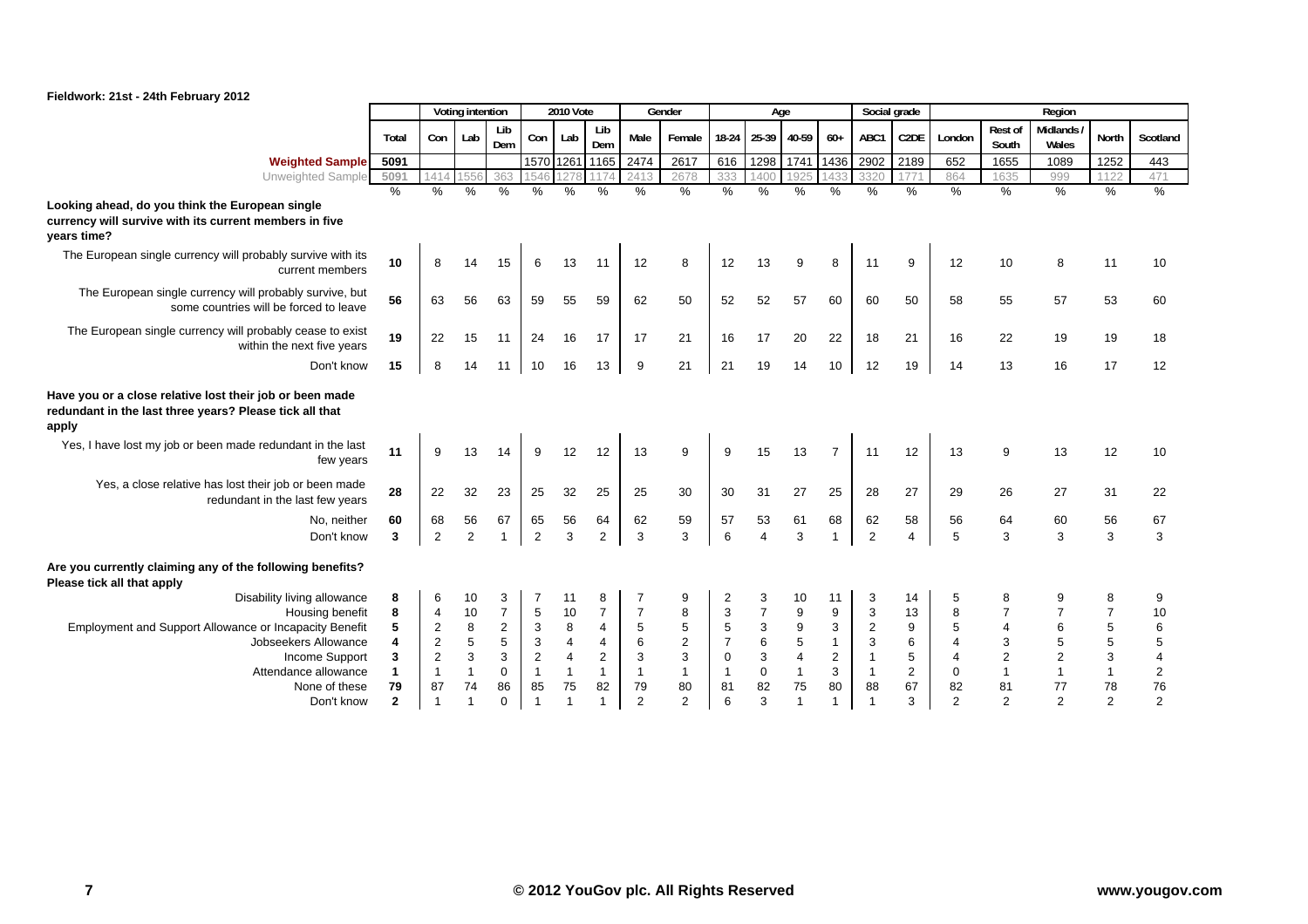

|                                                                                                                              |                | Child in       | <b>Visited hospital</b> |                         | <b>Financial situation</b> |                |
|------------------------------------------------------------------------------------------------------------------------------|----------------|----------------|-------------------------|-------------------------|----------------------------|----------------|
|                                                                                                                              | Total          | education      | in last 3 years         | Comfortable             | Getting-by                 | Struggling     |
| <b>Weighted Sample</b>                                                                                                       | 5091           | 1087           | 3614                    | 1288                    | 1507                       | 1058           |
| Unweighted Sample                                                                                                            | 5091           | 1130           | 3635                    | 1342                    | 1526                       | 1044           |
| Looking ahead, do you think the European single<br>currency will survive with its current members in five<br>years time?     | $\%$           | $\frac{9}{6}$  | $\frac{9}{6}$           | $\frac{0}{6}$           | $\frac{0}{0}$              | $\frac{0}{0}$  |
| The European single currency will probably survive with its<br>current members                                               | 10             | 9              | 9                       | 13                      | 9                          | 8              |
| The European single currency will probably survive, but<br>some countries will be forced to leave                            | 56             | 53             | 57                      | 62                      | 59                         | 47             |
| The European single currency will probably cease to exist<br>within the next five years                                      | 19             | 19             | 20                      | 14                      | 20                         | 25             |
| Don't know                                                                                                                   | 15             | 18             | 14                      | 11                      | 12                         | 20             |
| Have you or a close relative lost their job or been made<br>redundant in the last three years? Please tick all that<br>apply |                |                |                         |                         |                            |                |
| Yes, I have lost my job or been made redundant in the last<br>few years                                                      | 11             | 13             | 11                      | $\overline{7}$          | 10                         | 17             |
| Yes, a close relative has lost their job or been made<br>redundant in the last few years                                     | 28             | 30             | 29                      | 22                      | 28                         | 34             |
| No, neither                                                                                                                  | 60             | 58             | 59                      | 71                      | 62                         | 49             |
| Don't know                                                                                                                   | 3              | 3              | 2                       | $\mathbf{1}$            | $\overline{2}$             | 3              |
| Are you currently claiming any of the following benefits?<br>Please tick all that apply                                      |                |                |                         |                         |                            |                |
| Disability living allowance                                                                                                  | 8              | 7              | 9                       | 3                       | 7                          | 14             |
| Housing benefit                                                                                                              | 8              | 9              | 9                       | $\overline{c}$          | 6                          | 17             |
| Employment and Support Allowance or Incapacity Benefit                                                                       | 5              | 5              | 6                       | $\overline{\mathbf{c}}$ | 4                          | 11             |
| Jobseekers Allowance                                                                                                         | 4              | 5              | 4                       | $\overline{c}$          | 2                          | 9              |
| Income Support                                                                                                               | 3              | 3              | 3                       | 0                       | 2                          | $\overline{7}$ |
| Attendance allowance                                                                                                         | 1              | $\mathbf{1}$   | $\overline{c}$          | 1                       | 2                          | $\mathbf{1}$   |
| None of these                                                                                                                | 79             | 77             | 77                      | 91                      | 84                         | 62             |
| Don't know                                                                                                                   | $\overline{2}$ | $\overline{2}$ | 2                       | $\mathbf{1}$            | 1                          | $\overline{2}$ |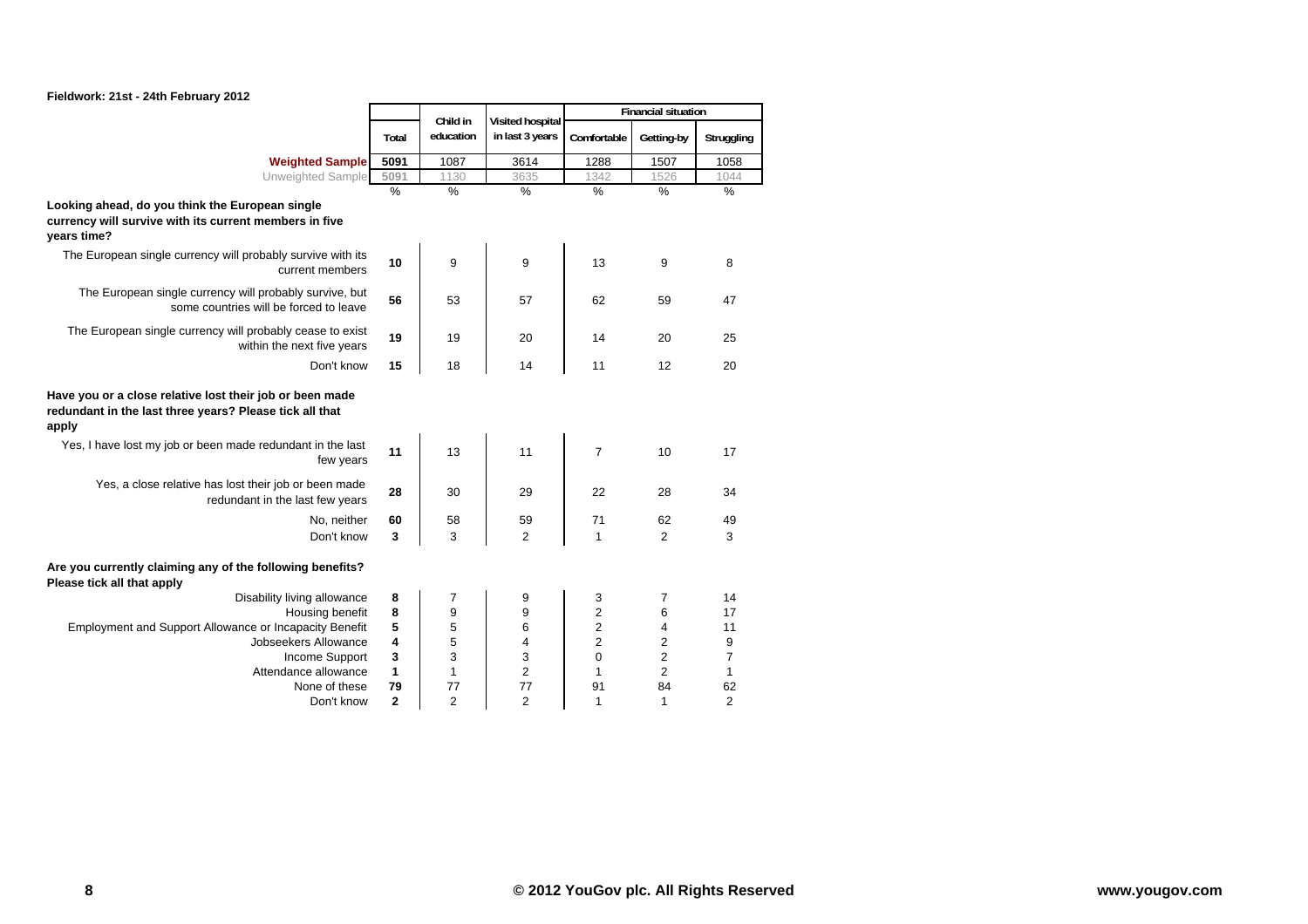

|                                                                                                                                                                                                                                                                                                                                                                              |                         |                 | Voting intention |                |                | 2010 Vote      |                |                | Gender         |                | Age            |                |                                  |          | Social grade          |          |                  | Region            |                |                |
|------------------------------------------------------------------------------------------------------------------------------------------------------------------------------------------------------------------------------------------------------------------------------------------------------------------------------------------------------------------------------|-------------------------|-----------------|------------------|----------------|----------------|----------------|----------------|----------------|----------------|----------------|----------------|----------------|----------------------------------|----------|-----------------------|----------|------------------|-------------------|----------------|----------------|
|                                                                                                                                                                                                                                                                                                                                                                              | Total                   | Con             | Lab              | Lib<br>Dem     | Con            | Lab            | Lib<br>Dem     | Male           | Female         | 18-24          | 25-39          | 40-59          | $60+$                            | ABC1     | C2DE                  | London   | Rest of<br>South | Midlands<br>Wales | <b>North</b>   | Scotland       |
| <b>Weighted Sample</b>                                                                                                                                                                                                                                                                                                                                                       | 5091                    |                 |                  |                |                | 1570 1261      | 1165           | 2474           | 2617           | 616            | 1298           | 1741           | 1436                             | 2902     | 2189                  | 652      | 1655             | 1089              | 1252           | 443            |
| Unweighted Sample                                                                                                                                                                                                                                                                                                                                                            | 5091                    | 1414            | 556              | 363            | 1546           | 127            |                | 2413           | 2678           | 333            | 40(            | 192            |                                  | 3320     |                       | 864      | 1635             | 999               | 1122           | 471            |
|                                                                                                                                                                                                                                                                                                                                                                              | %                       | %               | $\%$             | %              | $\%$           | $\frac{0}{0}$  | %              | %              | %              | %              | %              | $\%$           | %                                | %        | %                     | $\%$     | %                | %                 | %              | $\%$           |
| In the previous question you said you were currently<br>claiming Income Support, Jobseekers Allowance or<br><b>Employment and Support Allowance. Which of the</b><br>following best reflects your view about receiving<br>benefits?<br>[Only asked to those who are currently claiming Income<br>Support, Jobseekers Alloance or Employment and Support<br>Allowance. N=516] |                         |                 |                  |                |                |                |                |                |                |                |                |                |                                  |          |                       |          |                  |                   |                |                |
| I am embarrassed to have to rely on benefits                                                                                                                                                                                                                                                                                                                                 | 47                      | 41              | 51               | 55             | 37             | 52             | 50             | 42             | 54             | 56             | 52             | 45             | 39                               | 48       | 47                    | 43       | 44               | 50                | 53             | 40             |
| Welfare benefits are everyone's right and are nothing to be<br>ashamed of                                                                                                                                                                                                                                                                                                    | 34                      | 32              | 36               | 34             | 37             | 34             | 32             | 43             | 23             | 33             | 39             | 30             | 42                               | 39       | 32                    | 30       | 37               | 36                | 32             | 33             |
| Neither of these                                                                                                                                                                                                                                                                                                                                                             | 16                      | 22              | 12               | 11             | 23             | 13             | 16             | 13             | 20             | 4              | $\overline{7}$ | 23             | 19                               | 13       | 17                    | 24       | 16               | 11                | 14             | 19             |
| Don't know                                                                                                                                                                                                                                                                                                                                                                   | $\overline{\mathbf{3}}$ | 5               | $\overline{2}$   | 0              | $\overline{4}$ | $\overline{2}$ | $\overline{1}$ | $\overline{2}$ | $\overline{4}$ | $\overline{7}$ | $\overline{2}$ | $\overline{3}$ | $\Omega$                         | $\Omega$ | $\boldsymbol{\Delta}$ | 3        | 3                | 3                 | $\overline{1}$ | $\overline{7}$ |
| How worried, if at all are you that you might lose your<br>job?                                                                                                                                                                                                                                                                                                              |                         |                 |                  |                |                |                |                |                |                |                |                |                |                                  |          |                       |          |                  |                   |                |                |
| Very worried                                                                                                                                                                                                                                                                                                                                                                 | 5                       | 2               | 6                | 6              | 4              | 6              | 4              | 5              | 5              | 3              | 6              | 7              | $\overline{c}$                   | 5        | 5                     | 5        | 3                | 5                 | 6              | 6              |
| Fairly worried                                                                                                                                                                                                                                                                                                                                                               | 14                      | 11              | 18               | 14             | 11             | 18             | 14             | 17             | 12             | 12             | 22             | 19             | $\overline{4}$                   | 16       | 13                    | 18       | 14               | 13                | 15             | 11             |
| <b>TOTAL WORRIED</b>                                                                                                                                                                                                                                                                                                                                                         | 19                      | 13              | 24<br>25         | 20<br>28       | 15<br>22       | 24             | 18             | 22<br>24       | 17<br>22       | 15<br>24       | 28<br>34       | 26<br>28       | 6 <sup>1</sup><br>$\overline{7}$ | 21<br>26 | 18                    | 23       | 17               | 18                | 21<br>23       | 17<br>24       |
| Not very worried<br>Not worried at all                                                                                                                                                                                                                                                                                                                                       | 23<br>13                | 23<br>17        | 10               | 13             | 15             | 25<br>11       | 27<br>12       | 13             | 12             | 15             | 15             | 13             | 9                                | 14       | 20<br>10              | 23<br>13 | 23<br>14         | 23<br>11          | 11             | 13             |
| <b>TOTAL NOT WORRIED</b>                                                                                                                                                                                                                                                                                                                                                     | 36                      | 40              | 35               | 41             | 37             | 36             | 39             | 37             | 34             | 39             | 49             | 41             | 16                               | 40       | 30                    | 36       | 37               | 34                | 34             | 37             |
| Don't know                                                                                                                                                                                                                                                                                                                                                                   | 3                       | 2               | $\overline{2}$   | 2              | 3              | $\overline{c}$ | $\overline{2}$ | 3              | 3              | $\overline{4}$ | 5              | 3              | $\mathbf{1}$                     | 3        | 3                     | 5        | $\overline{2}$   | 3                 | 3              | 5              |
| Not applicable - I am not currently employed                                                                                                                                                                                                                                                                                                                                 | 42                      | 44              | 38               | 37             | 46             | 38             | 40             | 37             | 46             | 42             | 19             | 30             | 78                               | 36       | 49                    | 35       | 43               | 45                | 41             | 41             |
| Rebased: How worried, if at all are you that you might<br>lose your job?                                                                                                                                                                                                                                                                                                     |                         |                 |                  |                |                |                |                |                |                |                |                |                |                                  |          |                       |          |                  |                   |                |                |
| [Excluding those who are nto currently employed. N=3027]                                                                                                                                                                                                                                                                                                                     |                         |                 |                  |                |                |                |                |                |                |                |                |                |                                  |          |                       |          |                  |                   |                |                |
| Very worried                                                                                                                                                                                                                                                                                                                                                                 | 8                       | 4               | 10               | 9              | $\overline{7}$ | 10             | $\overline{7}$ | 8              | 8              | 5              | 8              | 10             | 9                                | 8        | 9                     | 8        | 6                | 9                 | 11             | 9              |
| Fairly worried                                                                                                                                                                                                                                                                                                                                                               | 25                      | 19              | 29               | 22             | 21             | 29             | 23             | 27             | 23             | 21             | 27             | 26             | 16                               | 25       | 25                    | 29       | 24               | 24                | 26             | 19             |
| <b>TOTAL WORRIED</b>                                                                                                                                                                                                                                                                                                                                                         | 33 <sub>1</sub>         | 23 <sub>2</sub> | 39               | 31             | 28             | 39             | 30             | 35             | 31             | 26             | 35             | 36             | 25                               | 33       | 34                    | 37       | 30               | 33                | 37             | 28             |
| Not very worried                                                                                                                                                                                                                                                                                                                                                             | 40                      | 42              | 41               | 45             | 40             | 41             | 45             | 39             | 41             | 42             | 41             | 40             | 32                               | 40       | 39                    | 36       | 40               | 41                | 40             | 41             |
| Not worried at all                                                                                                                                                                                                                                                                                                                                                           | 22                      | 31              | 17               | 21             | 27             | 18             | 20             | 21             | 22             | 25             | 18             | 19             | 39                               | 23       | 20                    | 20       | 25               | 20                | 19             | 23             |
| <b>TOTAL NOT WORRIED</b>                                                                                                                                                                                                                                                                                                                                                     | 62                      | 73              | 58               | 66             | 67             | 59             | 65             | 60             | 63             | 67             | 59             | 59             | 71                               | 63       | 59                    | 56       | 65               | 61                | 59             | 64             |
| Don't know                                                                                                                                                                                                                                                                                                                                                                   | 5                       | $\overline{4}$  | 3                | $\overline{a}$ | 5              | 3              | 4              | 5              | 5              | $\overline{7}$ | 6              | 5              | 4                                | 4        | $\overline{7}$        | 8        | 4                | 5                 | 5              | 8              |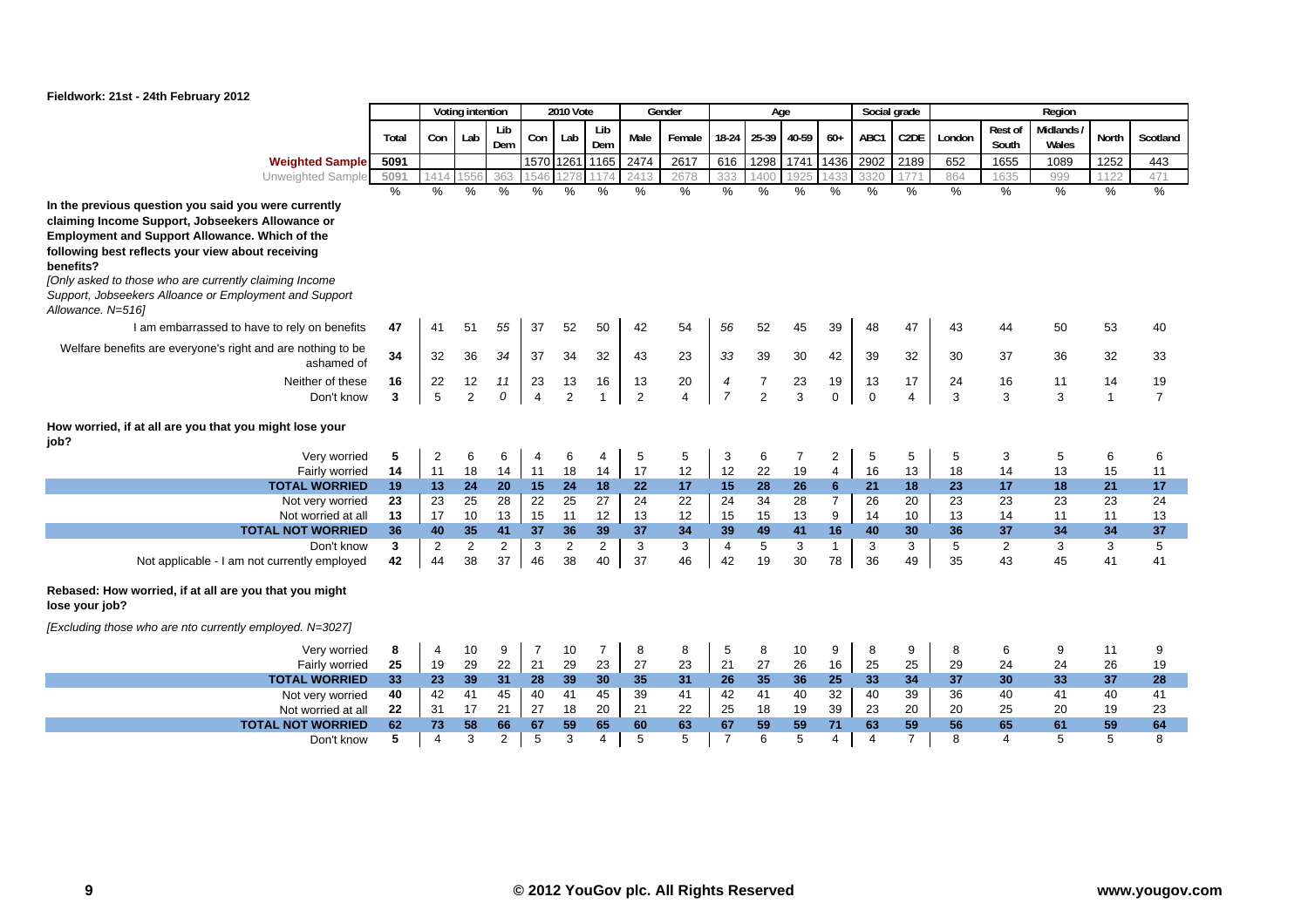

|                                                                                                                                                                                                                                                                                                                                                                              |               | Child in       | Visited hospital |                | <b>Financial situation</b> |                |
|------------------------------------------------------------------------------------------------------------------------------------------------------------------------------------------------------------------------------------------------------------------------------------------------------------------------------------------------------------------------------|---------------|----------------|------------------|----------------|----------------------------|----------------|
|                                                                                                                                                                                                                                                                                                                                                                              | Total         | education      | in last 3 years  | Comfortable    | Getting-by                 | Struggling     |
| <b>Weighted Sample</b>                                                                                                                                                                                                                                                                                                                                                       | 5091          | 1087           | 3614             | 1288           | 1507                       | 1058           |
| Unweighted Sample                                                                                                                                                                                                                                                                                                                                                            | 5091          | 1130           | 3635             | 1342           | 1526                       | 1044           |
|                                                                                                                                                                                                                                                                                                                                                                              | $\frac{9}{6}$ | $\frac{9}{6}$  | $\%$             | $\frac{0}{0}$  | $\frac{0}{0}$              | $\frac{0}{0}$  |
| In the previous question you said you were currently<br>claiming Income Support, Jobseekers Allowance or<br><b>Employment and Support Allowance. Which of the</b><br>following best reflects your view about receiving<br>benefits?<br>[Only asked to those who are currently claiming Income<br>Support, Jobseekers Alloance or Employment and Support<br>Allowance. N=516] |               |                |                  |                |                            |                |
| I am embarrassed to have to rely on benefits                                                                                                                                                                                                                                                                                                                                 | 47            | 53             | 49               | 45             | 42                         | 50             |
| Welfare benefits are everyone's right and are nothing to be<br>ashamed of                                                                                                                                                                                                                                                                                                    | 34            | 29             | 30               | 43             | 39                         | 31             |
| Neither of these                                                                                                                                                                                                                                                                                                                                                             | 16            | 17             | 18               | 11             | 18                         | 16             |
| Don't know                                                                                                                                                                                                                                                                                                                                                                   | 3             | $\mathbf{1}$   | 3                | 1              | $\mathbf{1}$               | $\overline{2}$ |
| How worried, if at all are you that you might lose your<br>job?<br>Very worried                                                                                                                                                                                                                                                                                              | ${\bf 5}$     | $\overline{7}$ | 5                | $\overline{2}$ | 3                          | 10             |
| Fairly worried                                                                                                                                                                                                                                                                                                                                                               | 14            | 21             | 15               | 11             | 15                         | 18             |
| <b>TOTAL WORRIED</b>                                                                                                                                                                                                                                                                                                                                                         | 19            | 28             | 20               | 13             | 18                         | 28             |
| Not very worried                                                                                                                                                                                                                                                                                                                                                             | 23            | 30             | 22               | 26             | 28                         | 15             |
| Not worried at all                                                                                                                                                                                                                                                                                                                                                           | 13            | 13             | 12               | 21             | 11                         | $\overline{7}$ |
| <b>TOTAL NOT WORRIED</b>                                                                                                                                                                                                                                                                                                                                                     | 36            | 43             | 34               | 47             | 39                         | 22             |
| Don't know                                                                                                                                                                                                                                                                                                                                                                   | 3             | 4              | 2                | 2              | $\overline{4}$             | 3              |
| Not applicable - I am not currently employed                                                                                                                                                                                                                                                                                                                                 | 42            | 25             | 45               | 39             | 39                         | 47             |
| Rebased: How worried, if at all are you that you might<br>lose your job?<br>[Excluding those who are nto currently employed. N=3027]                                                                                                                                                                                                                                         |               |                |                  |                |                            |                |
| Very worried                                                                                                                                                                                                                                                                                                                                                                 | 8             | 10             | 9                | 3              | 6                          | 20             |
| Fairly worried                                                                                                                                                                                                                                                                                                                                                               | 25            | 28             | 27               | 18             | 25                         | 34             |
| <b>TOTAL WORRIED</b>                                                                                                                                                                                                                                                                                                                                                         | 33            | 38             | 36               | 21             | 31                         | 54             |
| Not very worried                                                                                                                                                                                                                                                                                                                                                             | 40            | 40             | 40               | 42             | 45                         | 29             |
| Not worried at all                                                                                                                                                                                                                                                                                                                                                           | 22            | 17             | 21               | 34             | 18                         | 12             |
| <b>TOTAL NOT WORRIED</b>                                                                                                                                                                                                                                                                                                                                                     | 62            | 57             | 61               | 76             | 63                         | 41             |
| Don't know                                                                                                                                                                                                                                                                                                                                                                   | 5             | 5              | 4                | 3              | 6                          | 5              |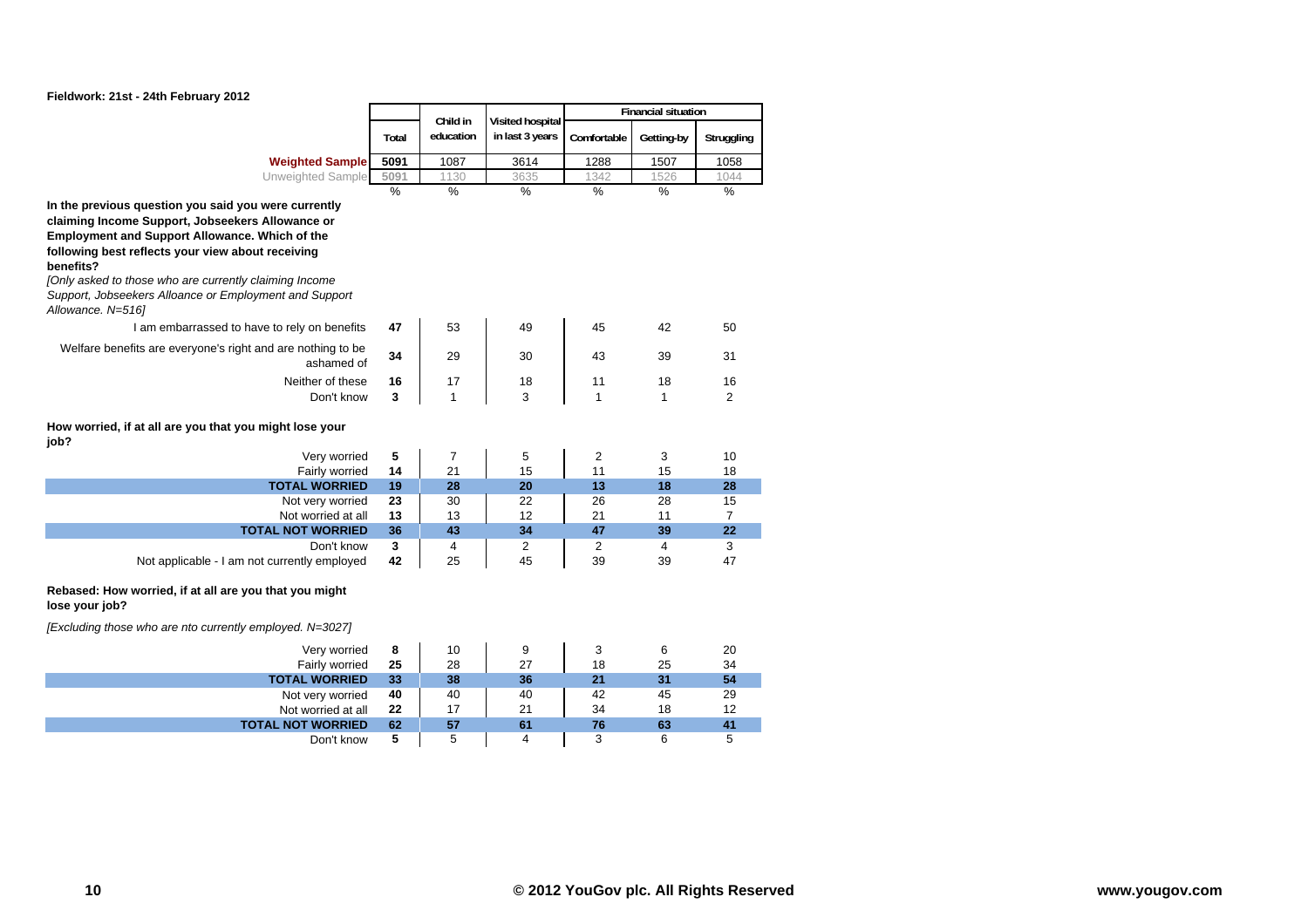

|                                                          |                         |                | Voting intention |                |                | <b>2010 Vote</b> |                |                         | Gender         |       |                | Age   |                |                | Social grade      |                |                  | Region            |                |          |
|----------------------------------------------------------|-------------------------|----------------|------------------|----------------|----------------|------------------|----------------|-------------------------|----------------|-------|----------------|-------|----------------|----------------|-------------------|----------------|------------------|-------------------|----------------|----------|
|                                                          | Total                   | Con            | Lab              | Lib<br>Dem     | Con            | Lab              | Lib<br>Dem     | Male                    | Female         | 18-24 | 25-39          | 40-59 | $60+$          | ABC1           | C <sub>2</sub> DE | London         | Rest of<br>South | Midlands<br>Wales | North          | Scotland |
| <b>Weighted Sample</b>                                   | 5091                    |                |                  |                | 1570 126       |                  | 1165           | 2474                    | 2617           | 616   | 1298           | 1741  | 1436           | 2902           | 2189              | 652            | 1655             | 1089              | 1252           | 443      |
| Unweighted Sample                                        | 5091                    | 1414           | 55               | 363            |                |                  |                | 241                     | 2678           | 333   | 140(           |       | 43             | 3320           | 77                | 864            | 1635             | 999               | 122            | 471      |
|                                                          | $\%$                    | %              | %                | %              | %              | %                | %              | $\%$                    | $\frac{0}{0}$  | %     | %              | $\%$  | %              | %              | $\%$              | $\%$           | $\frac{0}{0}$    | $\%$              | %              | %        |
| Many people have faced squeezed incomes and rising       |                         |                |                  |                |                |                  |                |                         |                |       |                |       |                |                |                   |                |                  |                   |                |          |
| prices in recent years. Are you and your family spending |                         |                |                  |                |                |                  |                |                         |                |       |                |       |                |                |                   |                |                  |                   |                |          |
| more or less on the following things than you did a few  |                         |                |                  |                |                |                  |                |                         |                |       |                |       |                |                |                   |                |                  |                   |                |          |
| years ago?<br>Petrol                                     |                         |                |                  |                |                |                  |                |                         |                |       |                |       |                |                |                   |                |                  |                   |                |          |
| Spending more                                            | 58                      | 61             | 55               | 58             | 63             | 54               | 57             | 58                      | 58             | 46    | 58             | 61    | 58             | 60             | 55                | 43             | 60               | 61                | 59             | 60       |
| Spending less                                            | 18                      | 18             | 18               | 20             | 19             | 19               | 18             | 17                      | 19             | 15    | 16             | 17    | 22             | 17             | 19                | 18             | 18               | 19                | 18             | 16       |
| Spending about the same                                  | 14                      | 16             | 15               | 13             | 13             | 14               | 15             | 15                      | 13             | 19    | 14             | 13    | 14             | 15             | 14                | 20             | 14               | 13                | 14             | $10$     |
| Don't know<br>Mortgage and/or rent                       | 10                      | 5              | 12               | 9              | $\overline{4}$ | 14               | 9              | 10                      | 10             | 21    | 12             | 9     | 6              | 9              | 13                | 19             | 8                | $\overline{7}$    | 10             | 14       |
| Spending more                                            | 23                      | 17             | 27               | 18             | 17             | 25               | 23             | 22                      | 24             | 33    | 32             | 22    | 11             | 21             | 24                | 26             | 23               | 21                | 22             | 24       |
| Spending less                                            | 17                      | 22             | 15               | 20             | 21             | 16               | 17             | 18                      | 17             | 11    | 17             | 20    | 17             | 19             | 14                | 18             | 19               | 18                | 14             | 14       |
| Spending about the same                                  | 46                      | 48             | 45               | 52             | 47             | 45               | 49             | 46                      | 46             | 30    | 45             | 50    | 49             | 47             | 45                | 43             | 44               | 45                | 50             | 47       |
| Don't know                                               | 14                      | 14             | 13               | 10             | 14             | 15               | 11             | 14                      | 14             | 26    | $\overline{7}$ | 8     | 23             | 12             | 17                | 13             | 14               | 15                | 14             | 15       |
| <b>Food and groceries</b>                                |                         |                |                  |                |                |                  |                |                         |                |       |                |       |                |                |                   |                |                  |                   |                |          |
| Spending more                                            | 64                      | 64             | 63               | 69             | 66             | 62               | 66             | 63                      | 65             | 50    | 65             | 65    | 67             | 65             | 63                | 59             | 66               | 64                | 63             | 67       |
| Spending less                                            | 16                      | 11             | 19               | 11             | 14             | 19               | 14             | 13                      | 18             | 15    | 14             | 18    | 14             | 14             | 18                | 17             | 13               | 17                | 18             | 15       |
| Spending about the same                                  | 18                      | 23             | 15               | 18             | 20             | 16               | 18             | 20                      | 15             | 24    | 17             | 16    | 18             | 19             | 16                | 21             | 19               | 16                | 17             | $16$     |
| Don't know                                               | 3                       | $\overline{2}$ | $\overline{2}$   | 1              | $\overline{1}$ | 3                | $\overline{2}$ | 3                       | $\overline{2}$ | 10    | $\overline{4}$ | 1     | $\Omega$       | $\overline{2}$ | 3                 | 3              | 3                | 3                 | $\overline{2}$ | 2        |
| <b>Holidays</b>                                          |                         |                |                  |                |                |                  |                |                         |                |       |                |       |                |                |                   |                |                  |                   |                |          |
| Spending more                                            | 19                      | 22             | 17               | 18             | 22             | 17               | 18             | 19                      | 19             | 19    | 16             | 16    | 24             | 20             | 17                | 18             | 19               | 19                | 20             | 17       |
| Spending less                                            | 46                      | 39             | 51               | 45             | 43             | 49               | 46             | 43                      | 49             | 39    | 49             | 51    | 39             | 45             | 47                | 46             | 45               | 45                | 47             | 49       |
| Spending about the same                                  | 26                      | 33             | 23               | 31             | 28             | 23               | 29             | 29                      | 24             | 27    | 25             | 25    | 29             | 28             | 24                | 26             | 28               | 26                | 24             | $25\,$   |
| Don't know                                               | 9                       | 6              | 9                | 5              | $\overline{7}$ | 11               | 6              | 9                       | 9              | 16    | 9              | 8     | 8              | 6              | 13                | 10             | 9                | 10                | 8              | 9        |
| <b>Heating bills</b><br>Spending more                    | 69                      | 69             | 69               | 66             | 71             | 67               | 69             | 69                      | 69             | 51    | 66             | 72    | 75             | 69             | 69                | 64             | 70               | 69                | 69             | 68       |
| Spending less                                            | 12                      | 10             | 13               | 14             | 11             | 13               | 11             | 11                      | 12             | 13    | 12             | 12    | 10             | 11             | 12                | 12             | 10               | 13                | 13             | 13       |
| Spending about the same                                  | 16                      | 18             | 15               | 18             | 16             | 16               | 16             | 16                      | 16             | 18    | 17             | 15    | 15             | 17             | 14                | 19             | 16               | 15                | 14             | 14       |
| Don't know                                               | 4                       | 3              | 3                | 3              | $\overline{2}$ | 4                | 4              | 5                       | 3              | 18    | 5              | 1     | 1              | $\overline{4}$ | 5                 | 5              | 4                | $\overline{4}$    | 4              | 5        |
| Going out to restaurants, clubs, cinemas, etc.           |                         |                |                  |                |                |                  |                |                         |                |       |                |       |                |                |                   |                |                  |                   |                |          |
| Spending more                                            | 13                      | 16             | 13               | 12             | 14             | 11               | 13             | 14                      | 13             | 21    | 15             | 9     | 13             | 14             | 12                | 15             | 15               | 12                | 12             | 10       |
| Spending less                                            | 57                      | 50             | 62               | 54             | 54             | 62               | 58             | 54                      | 59             | 44    | 60             | 64    | 51             | 55             | 59                | 57             | 53               | 57                | 60             | 60       |
| Spending about the same                                  | 23                      | 29             | 19               | 29             | 26             | 20               | 25             | 26                      | 21             | 23    | 19             | 21    | 29             | 26             | 20                | 21             | 26               | 23                | 21             | 22       |
| Don't know                                               | $\overline{7}$          | 5              | 6                | 5              | 5              | $\overline{7}$   | 4              | $\overline{7}$          | $\overline{7}$ | 11    | 6              | 6     | 6              | $\overline{4}$ | 10                | 6              | 6                | $\overline{7}$    | $\overline{7}$ | 8        |
| <b>Clothes</b>                                           |                         |                |                  |                |                |                  |                |                         |                |       |                |       |                |                |                   |                |                  |                   |                |          |
| Spending more                                            | 12                      | 12             | 12               | 9              | 11             | 12               | 10             | 12                      | 11             | 18    | 12             | 10    | 11             | 12             | 11                | 13             | 12               | 11                | 11             | 11       |
| Spending less                                            | 56                      | 47             | 62               | 53             | 52             | 61               | 58             | 50                      | 61             | 40    | 60             | 61    | 51             | 53             | 59                | 56             | 51               | 57                | 59             | 59       |
| Spending about the same                                  | 29                      | 38             | 23               | 36             | 35             | 23               | 30             | 33                      | 25             | 31    | 23             | 26    | 36             | 32             | 24                | 27             | 33               | 27                | 27             | 24       |
| Don't know                                               | $\overline{\mathbf{4}}$ | 3              | 3                | $\overline{2}$ | 3              | $\overline{4}$   | 3              | $\overline{\mathbf{4}}$ | 4              | 11    | 5              | 3     | $\overline{2}$ | 3              | 6                 | $\overline{4}$ | $\overline{4}$   | $\overline{4}$    | 3              | 6        |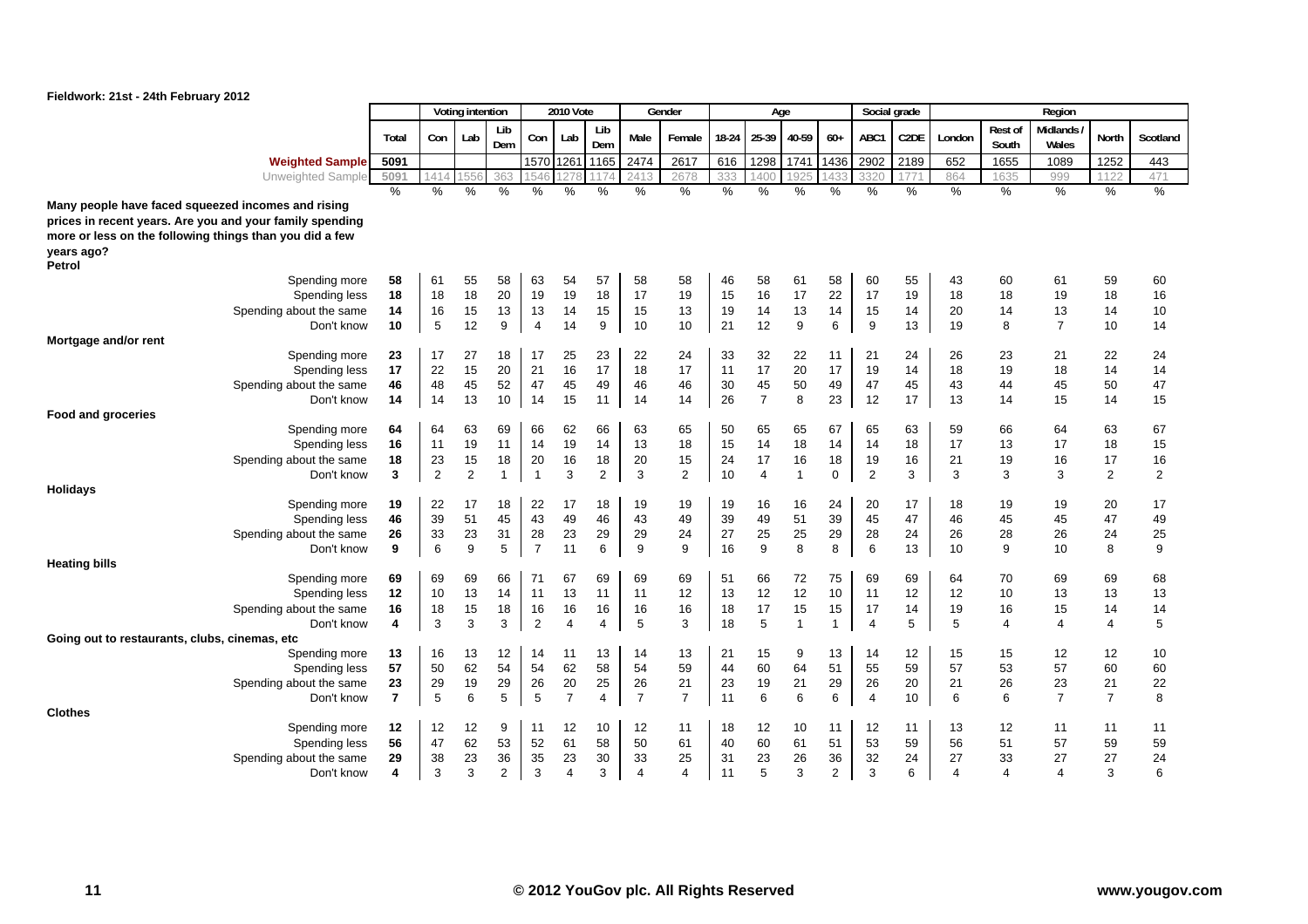

|                                                          |                         |                       |                                     |                | <b>Financial situation</b> |                |
|----------------------------------------------------------|-------------------------|-----------------------|-------------------------------------|----------------|----------------------------|----------------|
|                                                          | Total                   | Child in<br>education | Visited hospital<br>in last 3 years | Comfortable    | Getting-by                 | Struggling     |
| <b>Weighted Sample</b>                                   | 5091                    | 1087                  | 3614                                | 1288           | 1507                       | 1058           |
| Unweighted Sample                                        | 5091                    | 1130                  | 3635                                | 1342           | 1526                       | 1044           |
|                                                          | $\frac{0}{6}$           | $\frac{9}{6}$         | $\frac{0}{6}$                       | $\frac{0}{0}$  | $\frac{9}{6}$              | $\frac{0}{6}$  |
| Many people have faced squeezed incomes and rising       |                         |                       |                                     |                |                            |                |
| prices in recent years. Are you and your family spending |                         |                       |                                     |                |                            |                |
| more or less on the following things than you did a few  |                         |                       |                                     |                |                            |                |
| years ago?<br>Petrol                                     |                         |                       |                                     |                |                            |                |
| Spending more                                            | 58                      | 66                    | 61                                  | 59             | 58                         | 57             |
| Spending less                                            | 18                      | 16                    | 18                                  | 15             | 18                         | 21             |
| Spending about the same                                  | 14                      | 12                    | 13                                  | 19             | 14                         | 10             |
| Don't know                                               | 10                      | 6                     | 9                                   | $\overline{7}$ | 9                          | 12             |
| Mortgage and/or rent                                     |                         |                       |                                     |                |                            |                |
| Spending more                                            | 23                      | 27                    | 23                                  | 12             | 22                         | 35             |
| Spending less                                            | 17                      | 21                    | 17                                  | 23             | 17                         | 12             |
| Spending about the same                                  | 46                      | 47                    | 46                                  | 49             | 48                         | 42             |
| Don't know                                               | 14                      | 5                     | 14                                  | 16             | 13                         | 10             |
| <b>Food and groceries</b>                                |                         |                       |                                     |                |                            |                |
| Spending more                                            | 64<br>16                | 70<br>17              | 67                                  | 63<br>9        | 66                         | 65<br>26       |
| Spending less<br>Spending about the same                 | 18                      | 12                    | 16<br>16                            | 26             | 15<br>18                   | 8              |
| Don't know                                               | $\overline{\mathbf{3}}$ | $\mathbf{1}$          | $\overline{2}$                      | $\overline{2}$ | 1                          | $\mathbf{1}$   |
| <b>Holidays</b>                                          |                         |                       |                                     |                |                            |                |
| Spending more                                            | 19                      | 17                    | 19                                  | 28             | 18                         | 10             |
| Spending less                                            | 46                      | 52                    | 48                                  | 27             | 50                         | 64             |
| Spending about the same                                  | 26                      | 23                    | 25                                  | 41             | 25                         | 13             |
| Don't know                                               | 9                       | $\overline{7}$        | 9                                   | 4              | 7                          | 13             |
| <b>Heating bills</b>                                     |                         |                       |                                     |                |                            |                |
| Spending more                                            | 69                      | 74                    | 73                                  | 66             | 70                         | 74             |
| Spending less                                            | 12                      | 12                    | 11                                  | 9              | 11                         | 16             |
| Spending about the same                                  | 16                      | 13                    | 14                                  | 21             | 16                         | 8              |
| Don't know                                               | 4                       | $\mathbf{1}$          | 3                                   | $\overline{4}$ | 3                          | $\overline{2}$ |
| Going out to restaurants, clubs, cinemas, etc            | 13                      |                       |                                     |                |                            |                |
| Spending more<br>Spending less                           | 57                      | 10<br>66              | 12<br>60                            | 20<br>38       | 11<br>63                   | 10<br>73       |
| Spending about the same                                  | 23                      | 20                    | 22                                  | 38             | 22                         | 9              |
| Don't know                                               | $\overline{7}$          | 5                     | 6                                   | 4              | 5                          | 8              |
| <b>Clothes</b>                                           |                         |                       |                                     |                |                            |                |
| Spending more                                            | 12                      | 11                    | 12                                  | 13             | 10                         | 12             |
| Spending less                                            | 56                      | 63                    | 58                                  | 36             | 61                         | 74             |
| Spending about the same                                  | 29                      | 24                    | 28                                  | 48             | 28                         | 11             |
| Don't know                                               | 4                       | $\overline{2}$        | 3                                   | 3              | $\overline{2}$             | 4              |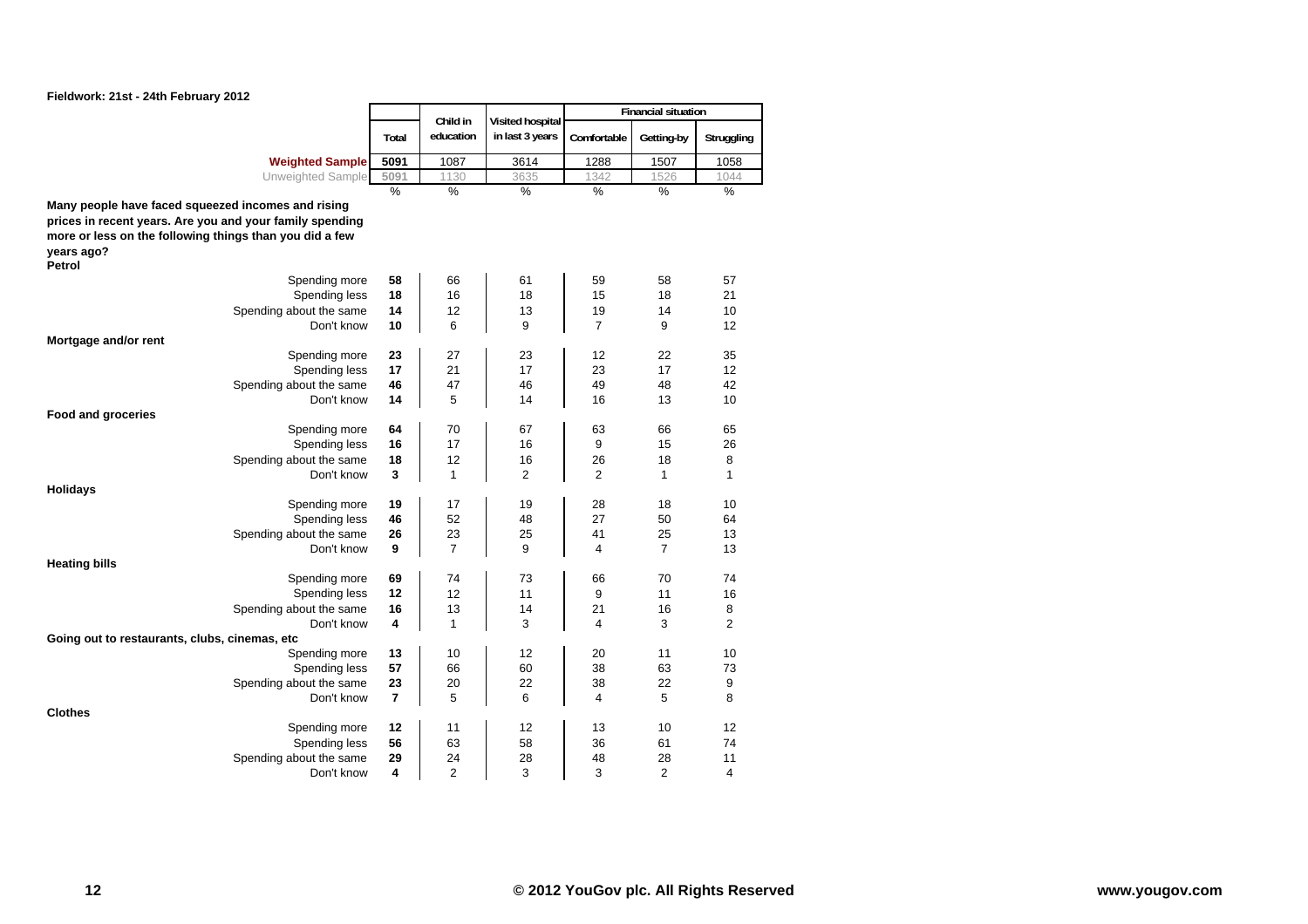

|                                                                                                                              |                |                | Voting intention |                |                | <b>2010 Vote</b> |                |                | Gender       |                | Age            |             |                  |                  | Social grade      |                |                  | Region                   |                |                |
|------------------------------------------------------------------------------------------------------------------------------|----------------|----------------|------------------|----------------|----------------|------------------|----------------|----------------|--------------|----------------|----------------|-------------|------------------|------------------|-------------------|----------------|------------------|--------------------------|----------------|----------------|
|                                                                                                                              | Total          | Con            | Lab              | Lib<br>Dem     | Con            | Lab              | Lib<br>Dem     | Male           | Female       | 18-24          | 25-39          | 40-59       | $60+$            | ABC1             | C <sub>2</sub> DE | London         | Rest of<br>South | <b>Midlands</b><br>Wales | <b>North</b>   | Scotland       |
| <b>Weighted Sample</b>                                                                                                       | 5091           |                |                  |                |                |                  | 1570 1261 1165 | 2474           | 2617         | 616            | 1298           | 1741        | 1436             | 2902             | 2189              | 652            | 1655             | 1089                     | 1252           | 443            |
| Unweighted Sample                                                                                                            | 5091           | 1414           | 155              | 363            |                |                  |                | 2413           | 2678         | 333            | 1400           | 1925        | 1433             | 3320             | 1771              | 864            | 1635             | 999                      | 1122           | 471            |
|                                                                                                                              | $\%$           | $\%$           | $\%$             | $\%$           | $\frac{0}{0}$  | $\%$             | $\%$           | $\%$           | $\%$         | $\%$           | $\%$           | $\%$        | %                | $\%$             | $\%$              | %              | $\%$             | %                        | $\%$           | %              |
| How well or badly do you think most people in Britain are<br>coping with the economic downturn?                              |                |                |                  |                |                |                  |                |                |              |                |                |             |                  |                  |                   |                |                  |                          |                |                |
| Very well                                                                                                                    | $\mathbf{1}$   | -1             | -1               | 0              | -1             | -1               | 0              |                | $\mathbf 0$  | 1              |                | 0           | 1                | $\overline{1}$   |                   | -1             | 0                | -1                       | 0              | 0              |
| Fairly well                                                                                                                  | 33             | 50             | 25               | 43             | 44             | 25               | 32             | 36             | 30           | 36             | 32             | 29          | 38               | 37               | 28                | 32             | 37               | 34                       | 29             | 29             |
| <b>TOTAL WELL</b>                                                                                                            | 34             | 51             | 26               | 43             | 45             | 26               | 32             | 37             | 30           | 37             | 33             | 29          | 39               | 38               | 29                | 33             | 37               | 35                       | 29             | 29             |
| Fairly badly                                                                                                                 | 50             | 40             | 59               | 43             | 43             | 57               | 52             | 48             | 51           | 43             | 50             | 53          | 48               | 48               | 52                | 49             | 48               | 48                       | 53             | 52             |
| Very badly                                                                                                                   | $\overline{7}$ | 3              | 9                | 5              | 5              | 8                | $\overline{7}$ | $\overline{7}$ | 8            | 6              | 8              | 9           | 6                | 6                | 9                 | 9              | 6                | $\overline{7}$           | 9              | 8              |
| <b>TOTAL BADLY</b>                                                                                                           | 57             | 43             | 68               | 48             | 48             | 65               | 59             | 55             | 59           | 49             | 58             | 62          | 54               | 54               | 61                | 58             | 54               | 55                       | 62             | 60             |
| Don't know                                                                                                                   | 9              | 6              | $\overline{7}$   | 8              | $\overline{7}$ | 9                | 9              | 9              | 10           | 15             | 10             | 8           | $\overline{7}$   | 8                | 11                | 10             | 8                | 9                        | 9              | 11             |
| And how well or badly do you think most people in your<br>own local area are coping with the economic downturn?              |                |                |                  |                |                |                  |                |                |              |                |                |             |                  |                  |                   |                |                  |                          |                |                |
| Very well                                                                                                                    | $\mathbf{1}$   | $\overline{2}$ | $\mathbf{1}$     | $\overline{c}$ | $\overline{2}$ |                  | $\mathbf 1$    | $\overline{2}$ | $\mathbf{1}$ | $\overline{c}$ | $\overline{2}$ |             | $\mathbf{1}$     | $\overline{2}$   | -1                | $\overline{c}$ | $\overline{2}$   | $\mathbf{1}$             | 1              | $\overline{c}$ |
| Fairly well                                                                                                                  | 41             | 60             | 31               | 52             | 53             | 31               | 43             | 43             | 39           | 42             | 39             | 35          | 48               | 46               | 34                | 40             | 49               | 40                       | 32             | 38             |
| <b>TOTAL WELL</b>                                                                                                            | 42             | 62             | 32               | 54             | 55             | 32               | 44             | 45             | 40           | 44             | 41             | 36          | 49               | 48               | 35                | 42             | 51               | 41                       | 33             | 40             |
| Fairly badly                                                                                                                 | 36             | 25             | 45               | 29             | 29             | 44               | 35             | 35             | 37           | 26             | 35             | 41          | 35               | 33               | 40                | 34             | 33               | 35                       | 41             | 38             |
| Very badly                                                                                                                   | 9              | 3              | 12               | 6              | 5              | 11               | 8              | 9              | 9            | 10             | 10             | 10          | 6                | 8                | 11                | 10             | 5                | 9                        | 12             | 10             |
| <b>TOTAL BADLY</b>                                                                                                           | 45             | 28             | 57               | 35             | 34             | 55               | 43             | 44             | 46           | 36             | 45             | 51          | 41               | 41               | 51                | 44             | 38               | 44                       | 53             | 48             |
| Don't know                                                                                                                   | 13             | 10             | 11               | 11             | 11             | 14               | 12             | 12             | 14           | 20             | 14             | 12          | 9                | 12               | 14                | 14             | 11               | 15                       | 14             | 11             |
| Who do you think is suffering most from the economic<br>downturn, or are all groups in society suffering the same<br>amount? |                |                |                  |                |                |                  |                |                |              |                |                |             |                  |                  |                   |                |                  |                          |                |                |
| Poorest people are suffering the most                                                                                        | 49             | 32             | 64               | 52             | 34             | 62               | 55             | 52             | 46           | 46             | 43             | 51          | 54               | 45               | 54                | 48             | 47               | 50                       | 51             | 54             |
| People in the middle are suffering the most                                                                                  | 35             | 48             | 27               | 34             | 47             | 28               | 32             | 32             | 37           | 29             | 37             | 36          | 34               | 39               | 29                | 36             | 36               | 35                       | 34             | 30             |
| The wealthiest people are suffering the most                                                                                 | $\mathbf{1}$   | $\mathbf{1}$   | $\mathbf{1}$     | $\mathbf{1}$   | $\overline{1}$ | $\mathbf{1}$     | $\mathbf{1}$   | $\mathbf{1}$   | $\mathbf 0$  | $\mathbf 0$    | $\mathbf{1}$   | $\mathbf 0$ | $\mathbf 0$      | $\overline{1}$   | $\mathbf{1}$      | $\mathbf{1}$   | $\overline{1}$   | $\mathbf 0$              | $\mathbf{1}$   | $\mathsf 0$    |
| All groups are suffering about the same amount                                                                               | 9              | 15             | $\,$ 5 $\,$      | 9              | 14             | 6                | $\overline{7}$ | 8              | 10           | 9              | 11             | 8           | $\boldsymbol{9}$ | $\boldsymbol{9}$ | 9                 | 11             | 10               | 8                        | 8              | 11             |
| Don't know                                                                                                                   | 6              | 5              | $\overline{4}$   | 5              | 5              | $\overline{4}$   | 6              | 6              | 6            | 16             | $\overline{7}$ | 5           | 3                | 5                | $\overline{7}$    | 5              | 6                | $\overline{7}$           | $\overline{7}$ | $\overline{4}$ |
| From what you know, have your local schools got better<br>or worse over the last few years?                                  |                |                |                  |                |                |                  |                |                |              |                |                |             |                  |                  |                   |                |                  |                          |                |                |
| Got better                                                                                                                   | 12             | 14             | 12               | 14             | 13             | 12               | 12             | 12             | 12           | 13             | 12             | 12          | 12               | 13               | 10                | 13             | 12               | 13                       | 11             | 8              |
| Got worse                                                                                                                    | 20             | 17             | 21               | 20             | 20             | 20               | 19             | 19             | 21           | 21             | 17             | 22          | 19               | 18               | 23                | 19             | 19               | 20                       | 21             | 22             |
| Stayed the same                                                                                                              | 28             | 31             | 31               | 27             | 28             | 31               | 27             | 29             | 27           | 23             | 25             | 30          | 29               | 29               | 26                | 22             | 30               | 28                       | 27             | 27             |
| Don't know                                                                                                                   | 41             | 38             | 36               | 39             | 39             | 37               | 41             | 40             | 41           | 44             | 46             | 36          | 40               | 40               | 41                | 46             | 38               | 39                       | 41             | 42             |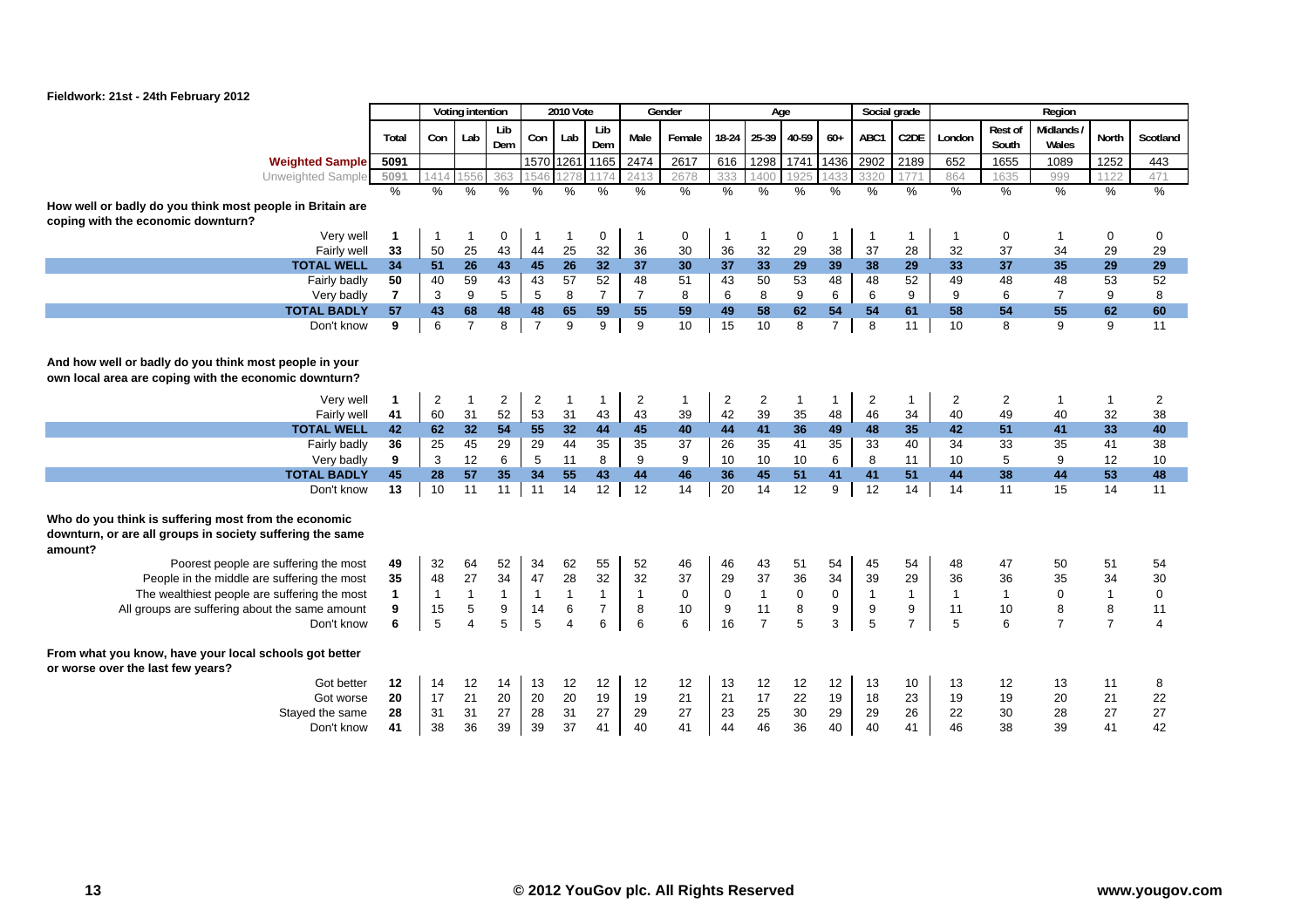

|                                                                                                                              |                | Child in      |                                     |                | <b>Financial situation</b> |               |
|------------------------------------------------------------------------------------------------------------------------------|----------------|---------------|-------------------------------------|----------------|----------------------------|---------------|
|                                                                                                                              | Total          | education     | Visited hospital<br>in last 3 years | Comfortable    | Getting-by                 | Struggling    |
| <b>Weighted Sample</b>                                                                                                       | 5091           | 1087          | 3614                                | 1288           | 1507                       | 1058          |
| Unweighted Sample                                                                                                            | 5091           | 1130          | 3635                                | 1342           | 1526                       | 1044          |
|                                                                                                                              | $\%$           | $\frac{0}{0}$ | %                                   | $\frac{1}{2}$  | $\frac{0}{0}$              | $\frac{0}{0}$ |
| How well or badly do you think most people in Britain are                                                                    |                |               |                                     |                |                            |               |
| coping with the economic downturn?                                                                                           |                |               |                                     |                |                            |               |
| Very well                                                                                                                    | $\mathbf{1}$   | $\pmb{0}$     | 0                                   | 1              | $\mathbf 0$                | 0             |
| Fairly well                                                                                                                  | 33             | 27            | 32                                  | 45             | 37                         | 17            |
| <b>TOTAL WELL</b>                                                                                                            | 34             | 27            | 32                                  | 46             | 37                         | 17            |
| Fairly badly                                                                                                                 | 50             | 54            | 52                                  | 42             | 50                         | 60            |
| Very badly                                                                                                                   | $\overline{7}$ | 10            | 8                                   | 3              | $\overline{4}$             | 17            |
| <b>TOTAL BADLY</b>                                                                                                           | 57             | 64            | 60                                  | 45             | 54                         | 77            |
| Don't know                                                                                                                   | 9              | 8             | 8                                   | 8              | 8                          | 6             |
| And how well or badly do you think most people in your<br>own local area are coping with the economic downturn?              |                |               |                                     |                |                            |               |
| Very well                                                                                                                    | 1              | 2             | 1                                   | $\overline{c}$ | 1                          | $\mathbf{1}$  |
| Fairly well                                                                                                                  | 41             | 35            | 41                                  | 55             | 45                         | 22            |
| <b>TOTAL WELL</b>                                                                                                            | 42             | 37            | 42                                  | 57             | 46                         | 23            |
| Fairly badly                                                                                                                 | 36             | 39            | 37                                  | 27             | 36                         | 48            |
| Very badly                                                                                                                   | 9              | 12            | 9                                   | 3              | 5                          | 21            |
| <b>TOTAL BADLY</b>                                                                                                           | 45             | 51            | 46                                  | 30             | 41                         | 69            |
| Don't know                                                                                                                   | 13             | 12            | 11                                  | 13             | 13                         | 9             |
| Who do you think is suffering most from the economic<br>downturn, or are all groups in society suffering the same<br>amount? |                |               |                                     |                |                            |               |
| Poorest people are suffering the most                                                                                        | 49             | 45            | 51                                  | 45             | 46                         | 61            |
| People in the middle are suffering the most                                                                                  | 35             | 39            | 35                                  | 37             | 39                         | 27            |
| The wealthiest people are suffering the most                                                                                 | $\mathbf{1}$   | 1             | 0                                   | 0              | 1                          | $\mathbf{1}$  |
| All groups are suffering about the same amount                                                                               | 9              | 9             | 9                                   | 11             | 9                          | 8             |
| Don't know                                                                                                                   | 6              | 6             | 5                                   | $\overline{7}$ | 5                          | 3             |
| From what you know, have your local schools got better<br>or worse over the last few years?                                  |                |               |                                     |                |                            |               |
| Got better                                                                                                                   | 12             | 17            | 13                                  | 15             | 11                         | 10            |
| Got worse                                                                                                                    | 20             | 26            | 21                                  | 16             | 20                         | 25            |
| Stayed the same                                                                                                              | 28             | 42            | 29                                  | 28             | 28                         | 29            |
| Don't know                                                                                                                   | 41             | 16            | 37                                  | 42             | 41                         | 36            |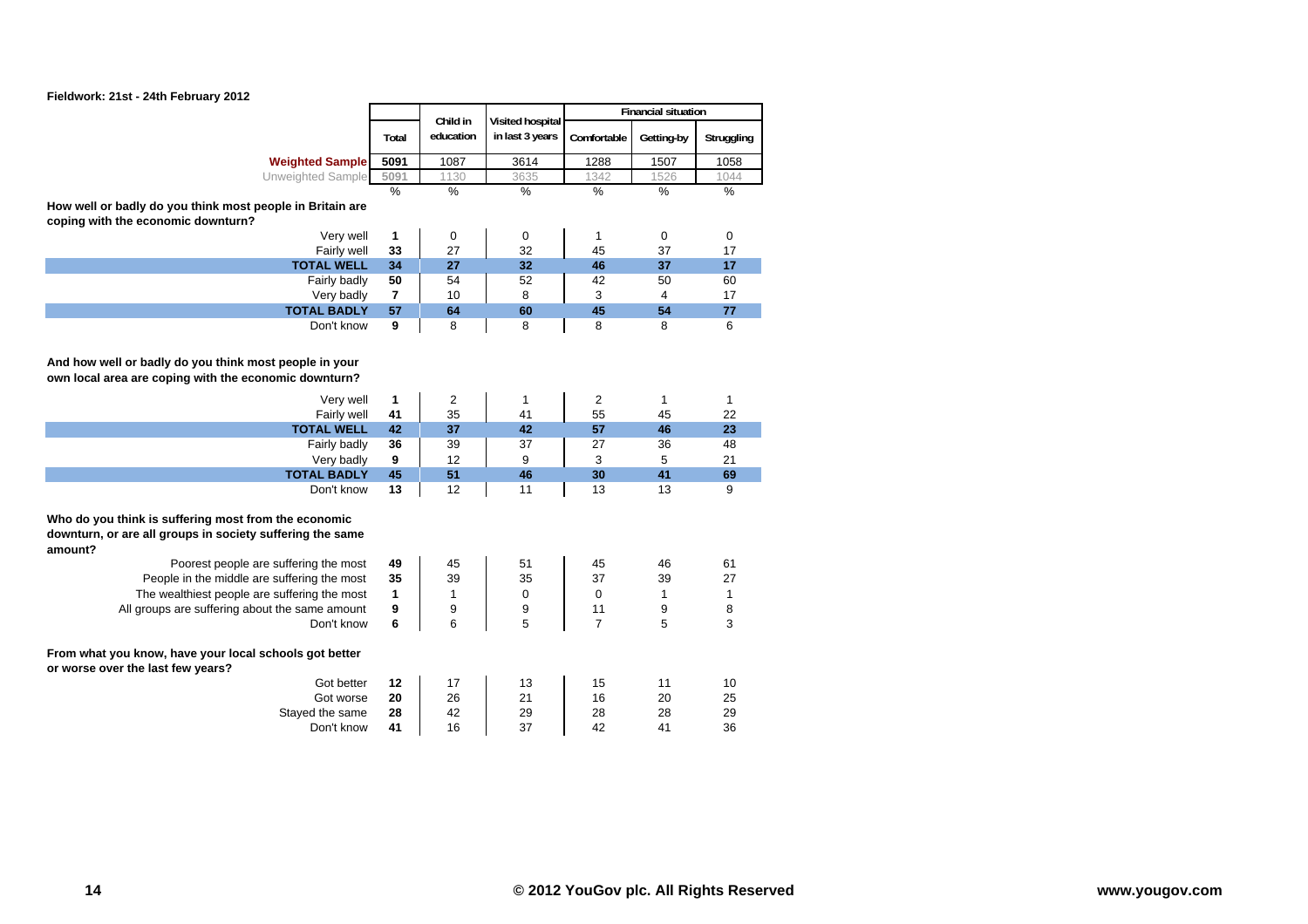

|                                                                                                                                                                                                                |       |      | Voting intention |            |              | <b>2010 Vote</b> |                |                         | Gender |       | Age            |       |                | Social grade |                   |               |                  | Region            |                         |               |
|----------------------------------------------------------------------------------------------------------------------------------------------------------------------------------------------------------------|-------|------|------------------|------------|--------------|------------------|----------------|-------------------------|--------|-------|----------------|-------|----------------|--------------|-------------------|---------------|------------------|-------------------|-------------------------|---------------|
|                                                                                                                                                                                                                | Total | Con  | Lab              | Lib<br>Dem | Con          | Lab              | Lib<br>Dem     | Male                    | Female | 18-24 | 25-39          | 40-59 | $60+$          | ABC1         | C <sub>2</sub> DE | London        | Rest of<br>South | Midlands<br>Wales | North                   | Scotland      |
| <b>Weighted Sample</b>                                                                                                                                                                                         | 5091  |      |                  |            |              | 1570 1261 1165   |                | 2474                    | 2617   | 616   | 1298           | 1741  | 1436           | 2902         | 2189              | 652           | 1655             | 1089              | 1252                    | 443           |
| Unweighted Sample                                                                                                                                                                                              | 5091  | 1414 | 1556             | 363        | 1546         | 127              | 1174           | 2413                    | 2678   | 333   | 1400           | 925   | 1433           | 3320         | 1771              | 864           | 1635             | 999               | 1122                    | 471           |
|                                                                                                                                                                                                                | $\%$  | %    | %                | $\%$       | %            | %                | $\%$           | %                       | %      | $\%$  | %              | $\%$  | %              | $\%$         | $\frac{9}{6}$     | $\frac{0}{0}$ | $\frac{0}{0}$    | $\%$              | %                       | $\frac{9}{6}$ |
| From what you know, has your local hospital got better                                                                                                                                                         |       |      |                  |            |              |                  |                |                         |        |       |                |       |                |              |                   |               |                  |                   |                         |               |
| or worse over the last few years?                                                                                                                                                                              |       |      |                  |            |              |                  |                |                         |        |       |                |       |                |              |                   |               |                  |                   |                         |               |
| Got better                                                                                                                                                                                                     | 12    | 15   | 12               | 13         | 14           | 11               | 12             | 13                      | 11     | 10    | 9              | 10    | 18             | 13           | 10                | 10            | 14               | 12                | 11                      | 9             |
| Got worse                                                                                                                                                                                                      | 30    | 25   | 32               | 26         | 29           | 32               | 29             | 28                      | 32     | 24    | 25             | 33    | 34             | 27           | 34                | 32            | 27               | 30                | 33                      | 30            |
| Stayed the same                                                                                                                                                                                                | 32    | 37   | 33               | 31         | 34           | 34               | 31             | 33                      | 31     | 22    | 28             | 35    | 37             | 32           | 32                | 25            | 34               | 32                | 32                      | 35            |
| Don't know                                                                                                                                                                                                     | 26    | 23   | 23               | 30         | 23           | 23               | 28             | 26                      | 26     | 44    | 37             | 23    | 12             | 27           | 25                | 33            | 24               | 26                | 25                      | 26            |
| From what you know, has the level of crime in your local<br>area gone up or down over the last few years?                                                                                                      |       |      |                  |            |              |                  |                |                         |        |       |                |       |                |              |                   |               |                  |                   |                         |               |
| Gone up                                                                                                                                                                                                        | 24    | 21   | 26               | 17         | 23           | 25               | 19             | 25                      | 23     | 21    | 24             | 26    | 23             | 22           | 27                | 31            | 23               | 22                | 24                      | 23            |
| Gone down                                                                                                                                                                                                      | 11    | 12   | 12               | 12         | 11           | 13               | 11             | 12                      | 9      | 9     | 10             | 10    | 13             | 12           | 9                 | 10            | 10               | 11                | 11                      | 11            |
| Stayed the same                                                                                                                                                                                                | 38    | 43   | 37               | 42         | 41           | 37               | 41             | 39                      | 36     | 22    | 33             | 41    | 44             | 37           | 38                | 31            | 41               | 38                | 35                      | 39            |
| Don't know                                                                                                                                                                                                     | 28    | 25   | 25               | 28         | 25           | 26               | 29             | 24                      | 31     | 49    | 33             | 23    | 20             | 29           | 26                | 28            | 26               | 29                | 29                      | 28            |
| If borrowing figures are less bad than expected and the<br>Chancellor has some money to spend in the budget next<br>month, which of the following do you think should be the<br>Chancellor's biggest priority? |       |      |                  |            |              |                  |                |                         |        |       |                |       |                |              |                   |               |                  |                   |                         |               |
| Cutting living costs for those struggling                                                                                                                                                                      | 31    | 19   | 42               | 28         | 23           | 40               | 32             | 30                      | 32     | 26    | 37             | 33    | 27             | 28           | 36                | 33            | 29               | 30                | 34                      | 33            |
| Cutting taxes for those struggling                                                                                                                                                                             | 21    | 18   | 26               | 23         | 19           | 26               | 22             | 23                      | 20     | 14    | 17             | 24    | 24             | 22           | 20                | 20            | 22               | 21                | 22                      | 20            |
| Cutting taxes for businesses to encourage investment and<br>job creation                                                                                                                                       | 20    | 29   | 15               | 20         | 28           | 16               | 19             | 19                      | 21     | 17    | 15             | 20    | 26             | 22           | 17                | 18            | 19               | 22                | 20                      | 21            |
| Reducing the size of the deficit                                                                                                                                                                               | 18    | 28   | 9                | 22         | 25           | 9                | 17             | 20                      | 16     | 23    | 18             | 16    | 18             | 19           | 15                | 16            | 21               | 17                | 14                      | 20            |
| None of these                                                                                                                                                                                                  | 2     | 1    | 2                |            | $\mathbf{1}$ | 2                | 2              | $\overline{\mathbf{c}}$ | 2      | 3     | $\overline{c}$ | 2     |                | 2            |                   | 3             | 2                |                   | $\overline{\mathbf{c}}$ | 0             |
| Don't know                                                                                                                                                                                                     | 8     | 5    | 6                | 5          | 5            | $\overline{7}$   | $\overline{7}$ | $\overline{7}$          | 9      | 18    | 11             | 6     | $\overline{4}$ | 6            | 10                | 10            | $\overline{7}$   | 8                 | 8                       | 6             |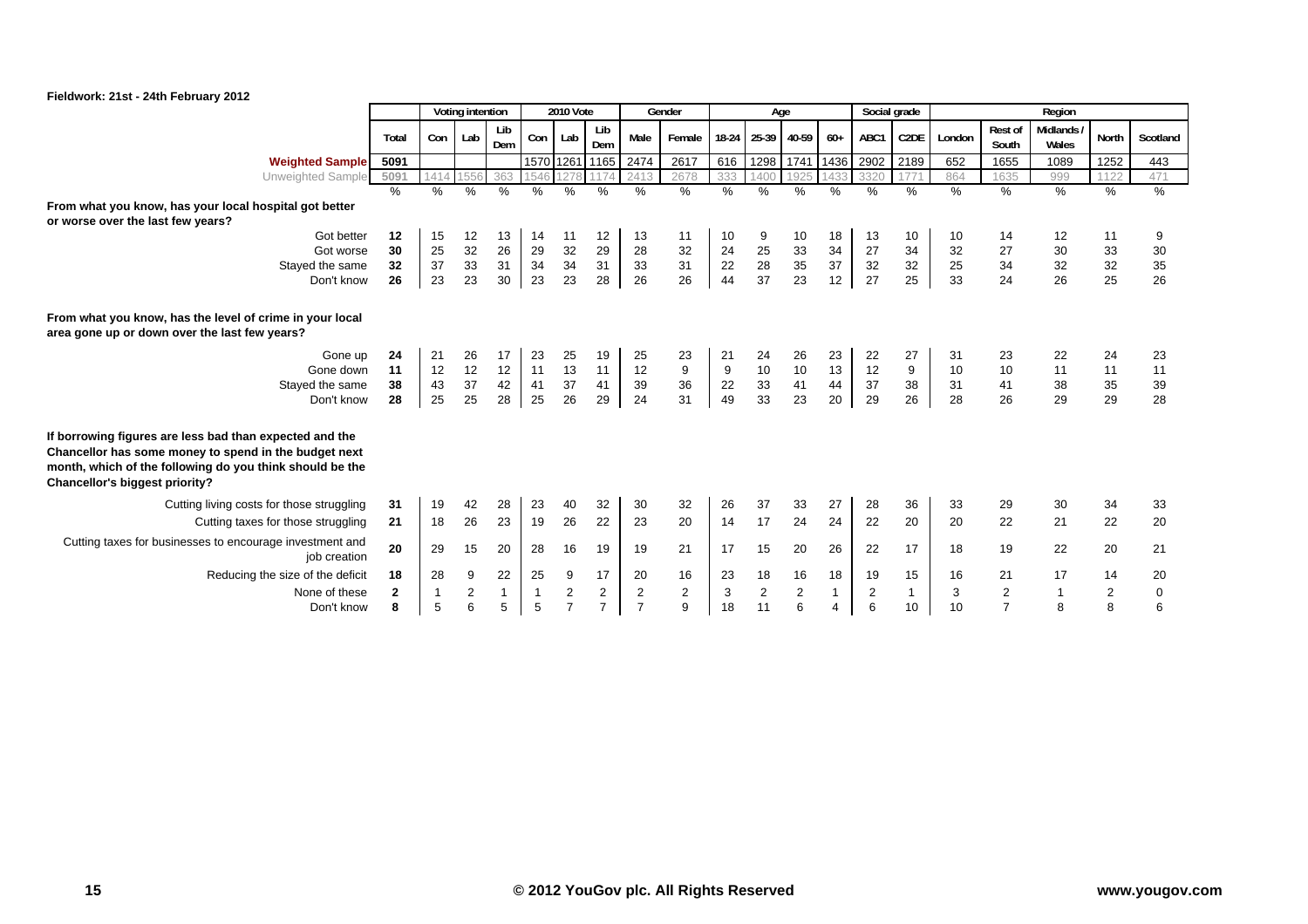

|                                                                                                                                                                                                                |               | Child in      |                                     |                | <b>Financial situation</b> |            |
|----------------------------------------------------------------------------------------------------------------------------------------------------------------------------------------------------------------|---------------|---------------|-------------------------------------|----------------|----------------------------|------------|
|                                                                                                                                                                                                                | Total         | education     | Visited hospital<br>in last 3 years | Comfortable    | Getting-by                 | Struggling |
| <b>Weighted Sample</b>                                                                                                                                                                                         | 5091          | 1087          | 3614                                | 1288           | 1507                       | 1058       |
| Unweighted Sample                                                                                                                                                                                              | 5091          | 1130          | 3635                                | 1342           | 1526                       | 1044       |
|                                                                                                                                                                                                                | $\frac{0}{0}$ | $\frac{0}{0}$ | $\frac{0}{0}$                       | $\%$           | $\frac{0}{0}$              | %          |
| From what you know, has your local hospital got better<br>or worse over the last few years?                                                                                                                    |               |               |                                     |                |                            |            |
| Got better                                                                                                                                                                                                     | 12            | 10            | 14                                  | 15             | 11                         | 10         |
| Got worse                                                                                                                                                                                                      | 30            | 31            | 33                                  | 23             | 30                         | 38         |
| Stayed the same                                                                                                                                                                                                | 32            | 38            | 34                                  | 35             | 34                         | 28         |
| Don't know                                                                                                                                                                                                     | 26            | 20            | 19                                  | 27             | 24                         | 23         |
| From what you know, has the level of crime in your local<br>area gone up or down over the last few years?                                                                                                      |               |               |                                     |                |                            |            |
| Gone up                                                                                                                                                                                                        | 24            | 27            | 26                                  | 17             | 24                         | 33         |
| Gone down                                                                                                                                                                                                      | 11            | 10            | 11                                  | 13             | 10                         | 9          |
| Stayed the same                                                                                                                                                                                                | 38            | 39            | 38                                  | 44             | 38                         | 33         |
| Don't know                                                                                                                                                                                                     | 28            | 24            | 24                                  | 27             | 28                         | 25         |
| If borrowing figures are less bad than expected and the<br>Chancellor has some money to spend in the budget next<br>month, which of the following do you think should be the<br>Chancellor's biggest priority? |               |               |                                     |                |                            |            |
| Cutting living costs for those struggling                                                                                                                                                                      | 31            | 37            | 33                                  | 21             | 31                         | 45         |
| Cutting taxes for those struggling                                                                                                                                                                             | 21            | 22            | 22                                  | 20             | 22                         | 22         |
| Cutting taxes for businesses to encourage investment and<br>job creation                                                                                                                                       | 20            | 15            | 20                                  | 25             | 22                         | 13         |
| Reducing the size of the deficit                                                                                                                                                                               | 18            | 15            | 17                                  | 25             | 17                         | 10         |
| None of these                                                                                                                                                                                                  | 2             | 2             | 2                                   | 2              | 2                          | 2          |
| Don't know                                                                                                                                                                                                     | 8             | 9             | $\overline{7}$                      | $\overline{7}$ | 6                          | 8          |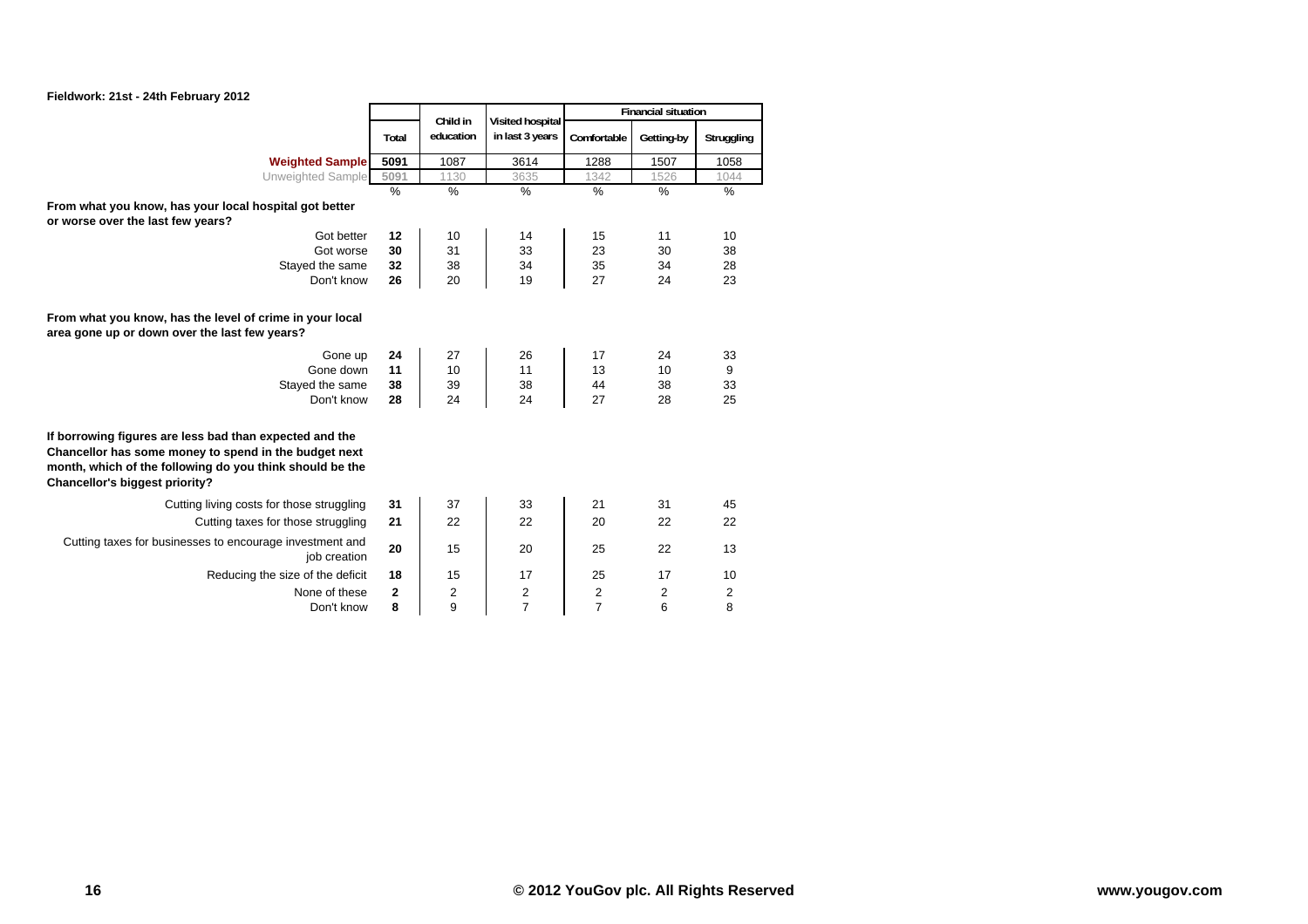

|                                                                                                                           |               |                | Voting intention |            |                | <b>2010 Vote</b> |               |                         | Gender         |       | Age            |                |              | Social grade   |                   |                |                         | Region                   |                |                |
|---------------------------------------------------------------------------------------------------------------------------|---------------|----------------|------------------|------------|----------------|------------------|---------------|-------------------------|----------------|-------|----------------|----------------|--------------|----------------|-------------------|----------------|-------------------------|--------------------------|----------------|----------------|
|                                                                                                                           | Total         | Con            | Lab              | Lib<br>Dem | Con            | Lab              | Lib<br>Dem    | Male                    | Female         | 18-24 | 25-39          | 40-59          | $60+$        | ABC1           | C <sub>2</sub> DE | London         | <b>Rest of</b><br>South | <b>Midlands</b><br>Wales | North          | Scotland       |
| <b>Weighted Sample</b>                                                                                                    | 5091          |                |                  |            |                | 1570 1261 1165   |               | 2474                    | 2617           | 616   | 1298           | 1741           | 1436         | 2902           | 2189              | 652            | 1655                    | 1089                     | 1252           | 443            |
| Unweighted Sample                                                                                                         | 5091          | 1414           | 1556             | 363        |                |                  | 1174          | 2413                    | 2678           | 333   | 1400           | 1925           | 1433         | 3320           |                   | 864            | 1635                    | 999                      | 1122           | 471            |
|                                                                                                                           | $\frac{0}{0}$ | $\%$           | %                | $\%$       | %              | %                | $\frac{9}{6}$ | %                       | %              | $\%$  | $\%$           | $\%$           | $\%$         | $\%$           | %                 | $\%$           | $\frac{0}{0}$           | $\frac{1}{6}$            | %              | %              |
| Which two of the following tax cuts would you MOST like<br>to see the Chancellor do in the Budget next month?             |               |                |                  |            |                |                  |               |                         |                |       |                |                |              |                |                   |                |                         |                          |                |                |
| Cancelling the planned 3p increase in fuel duty                                                                           | 50            | 57             | 47               | 44         | 60             | 46               | 48            | 48                      | 52             | 42    | 46             | 52             | 55           | 50             | 51                | 33             | 53                      | 54                       | 53             | 49             |
| An increase in the personal tax allowance (the amount you<br>can earn before tax)                                         | 48            | 49             | 48               | 62         | 50             | 47               | 52            | 49                      | 46             | 39    | 47             | 51             | 49           | 52             | 43                | 49             | 50                      | 45                       | 47             | 47             |
| A reduction in VAT                                                                                                        | 43            | 33             | 54               | 40         | 33             | 52               | 44            | 43                      | 43             | 46    | 42             | 42             | 44           | 41             | 45                | 48             | 40                      | 43                       | 42             | 46             |
| Reintroducing a married couples tax allowance                                                                             | 17            | 24             | 12               | 15         | 23             | 13               | 15            | 16                      | 18             | 8     | 18             | 17             | 19           | 18             | 16                | 17             | 18                      | 18                       | 15             | 16             |
| Abolishing the 50p rate of tax for earnings over £150,000                                                                 | 3             | 6              | $\overline{2}$   | 3          | 5              | $\overline{2}$   | 1             | 4                       | $\overline{2}$ | 7     | 4              | 2              | 3            | $\overline{4}$ | $\overline{2}$    | 4              | 4                       | 3                        | $\overline{2}$ | 4              |
| None of these                                                                                                             | $\mathbf{2}$  |                |                  | 2          |                |                  | 2             | 2                       |                | 3     | $\overline{2}$ | $\overline{1}$ | $\mathbf{1}$ | 2              | 2                 | $\overline{2}$ | $\overline{1}$          | $\overline{2}$           | $\mathbf{1}$   | $\overline{2}$ |
| Don't know                                                                                                                | 5             | $\overline{2}$ | $\Delta$         | 3          | $\overline{2}$ |                  | 5             | $\overline{\mathbf{A}}$ | 5              | 14    | $\overline{7}$ | 3              |              | 3              | $\overline{7}$    | $\overline{7}$ | 5                       | 5                        | 5              | $\overline{4}$ |
| And which two of the following tax increases would you<br>MOST like to see the Chancellor do in the Budget next<br>month? |               |                |                  |            |                |                  |               |                         |                |       |                |                |              |                |                   |                |                         |                          |                |                |
| An extra tax on bankers bonuses                                                                                           | 56            | 53             | 60               | 51         | 54             | 60               | 56            | 53                      | 60             | 55    | 54             | 54             | 61           | 54             | 59                | 53             | 56                      | 58                       | 56             | 57             |
| A mansion tax on houses worth over £2 million                                                                             | 34            | 31             | 39               | 41         | 31             | 37               | 39            | 34                      | 35             | 30    | 34             | 36             | 35           | 35             | 33                | 31             | 34                      | 35                       | 36             | 37             |
| Increasing the top rate of tax for those earning over £150,000<br>to 60p                                                  | 31            | 23             | 39               | 34         | 26             | 37               | 34            | 31                      | 31             | 21    | 27             | 32             | 36           | 29             | 32                | 27             | 31                      | 29                       | 33             | 33             |
| Ending winter fuel allowance, free travel and television<br>licences for pensioners who pay higher rate taxes             | 24            | 34             | 19               | 25         | 32             | 20               | 23            | 26                      | 22             | 18    | 26             | 27             | 21           | 26             | 22                | 23             | 27                      | 23                       | 22             | 23             |
| Ending higher rate tax relief on pension contributions                                                                    | 12            | 16             | 10               | 15         | 15             | 11               | 11            | 15                      | 10             | 9     | 10             | 11             | 17           | 14             | 10                | 12             | 13                      | 12                       | 12             | 12             |
| None of these                                                                                                             | 5             | 8              | 3                | 4          |                |                  | 5             | 6                       | $\overline{4}$ | 9     | 5              | 5              | 4            | 6              | 4                 | 9              | $\overline{4}$          | 5                        | 5              | 4              |
| Don't know                                                                                                                |               | 5              |                  | 4          | 5              |                  | 6             | 6                       | 8              | 16    | 9              | $\overline{7}$ | 3            | 5              | 10                | 8              | $\overline{7}$          |                          | 8              | 6              |